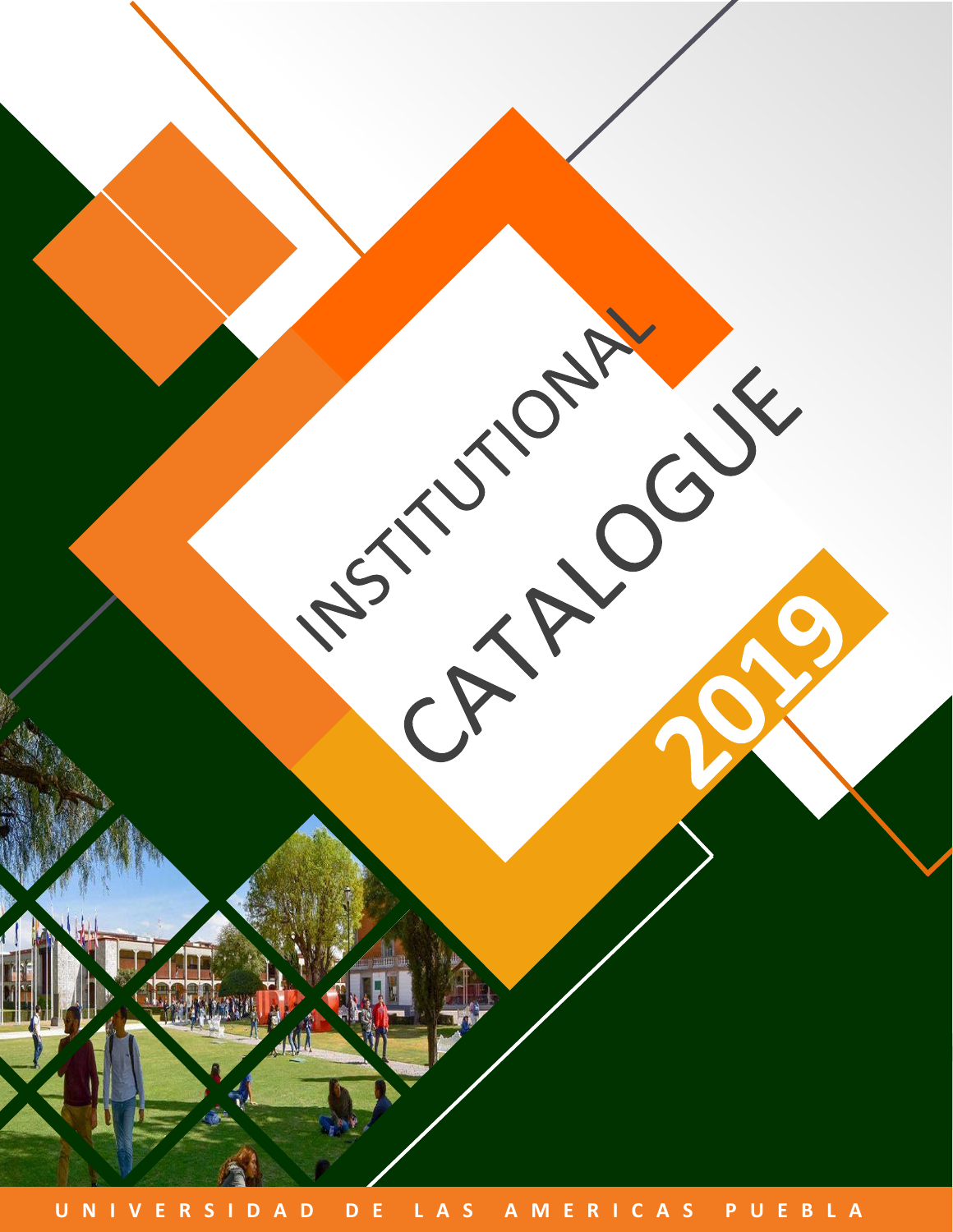

**INDEX**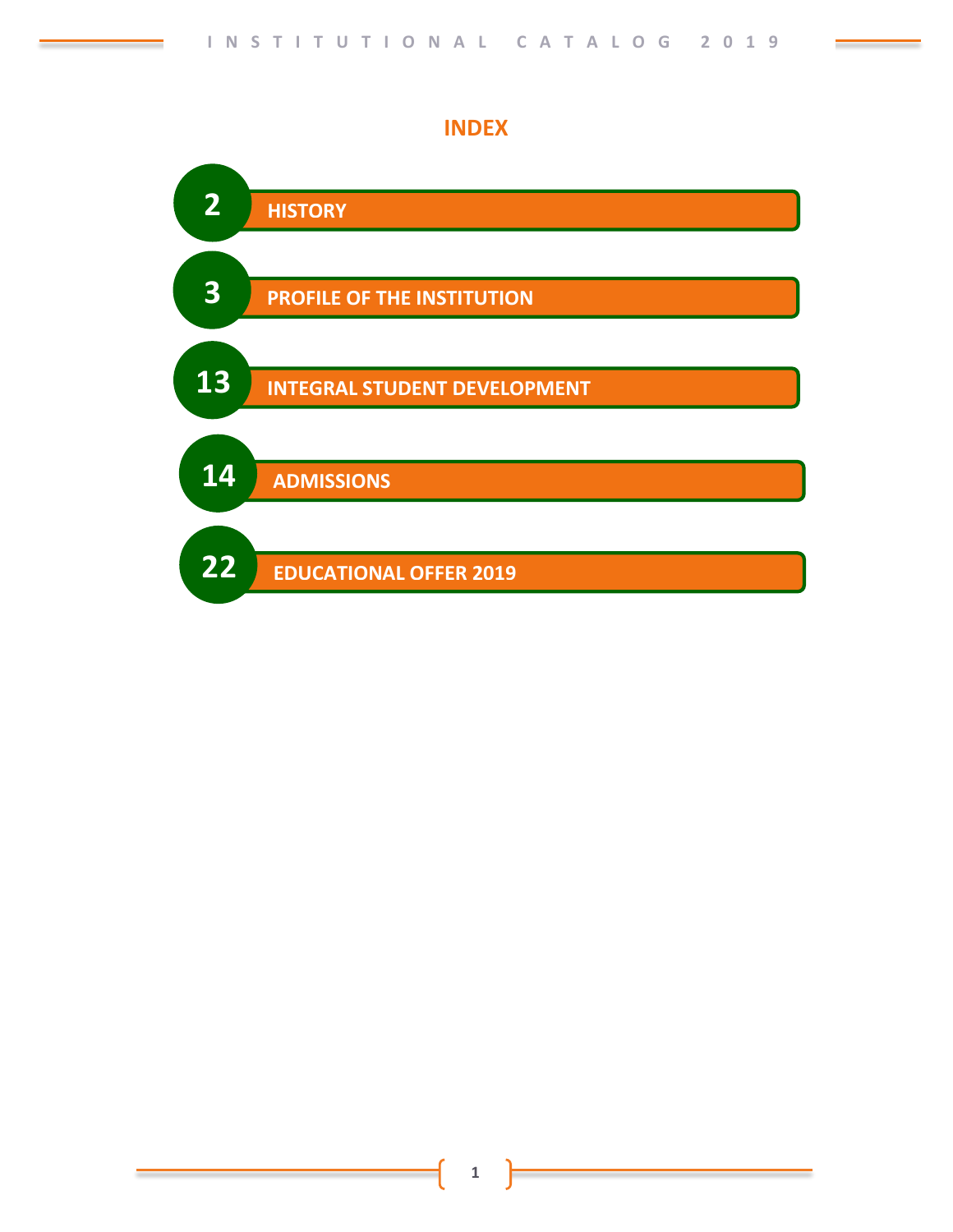# **HISTORY**

Universidad de las Américas Puebla was founded in 1940, in the nation's capital and was named Mexico City College. To clearly reflect the brotherhood between the United States and Latin American countries, at the start of the 60s, it changed its name to University of the Americas. By then, the prestige of its professors and research projects, as well as the understanded Archeology program in Oaxaca, positioned it abroad and in Mexico as one of the best options for young people who wanted an excellent education with a bi-cultural vision.

In 1966, the Fundación Mary Street Jenkins provided the funds to move the university to Cholula, in the Santa Catarina Mártir hacienda, with over 80 hectares, located between the Popocatépetl and Iztaccíhuatl volcanos. Under its new name, Universidad de las Américas Puebla, with an innovative educational project that included opening not only the School of Art and Science, but the School of Engineering, and the School of Business, it received the support and official recognition of the federal Secretary of Public Education, the Southern Association of Colleges and Schools Commission on Colleges - SACSCOC, as well as business and government sectors of the region.

In 1985, the Universidad legally and ideologically separated from the Civil Association in Mexico City, and was now known as: Fundación Universidad de las Américas Puebla. It was established with the philosophy: education with humanistic, scientific and universal spirit, as well as academic excellence and teaching freedom. It consolidated as the most important private education institution in the country.

At UDLAP, history has taught us that an active conscience and community participation is important to guarantee success in every member. Therefore, each of its accomplishments in different areas and fields of knowledge position it as a leading institution. In this sense, we cannot think of Universidad de las Américas Puebla without recalling, at the same time, the great accomplishments of its Aztecas representative teams, who have prevailed, since its foundation, in the following areas: football, soccer, taekwondo, basketball, tennis, female and male athletics. Its participations have made it the leading institution in CONADEIP's Premiere League.

Aztecas have also performed in the cultural environment, offering society shows of impeccable artistic execution, such as: traditional dance, dance, chamber music, opera, theater, cinema, fine arts, to name some of the most relevant activities within its installations and cultural extensions, such as Chapel of Art in downtown Puebla.

The classrooms of the five UDLAP Schools (Social Science, Humanities, Engineering, Science, and Business and Economics) that have in the last years modernized in the last years to meet the technological and scientific advances have housed, since then, seventy-seven generations who have stood out in the world because of their achievements in research, diffusion and consulting. The modern labs, classrooms, sports facilities, library, information technologies, and residential colleges have created a favorable and privileged environment to study and develop.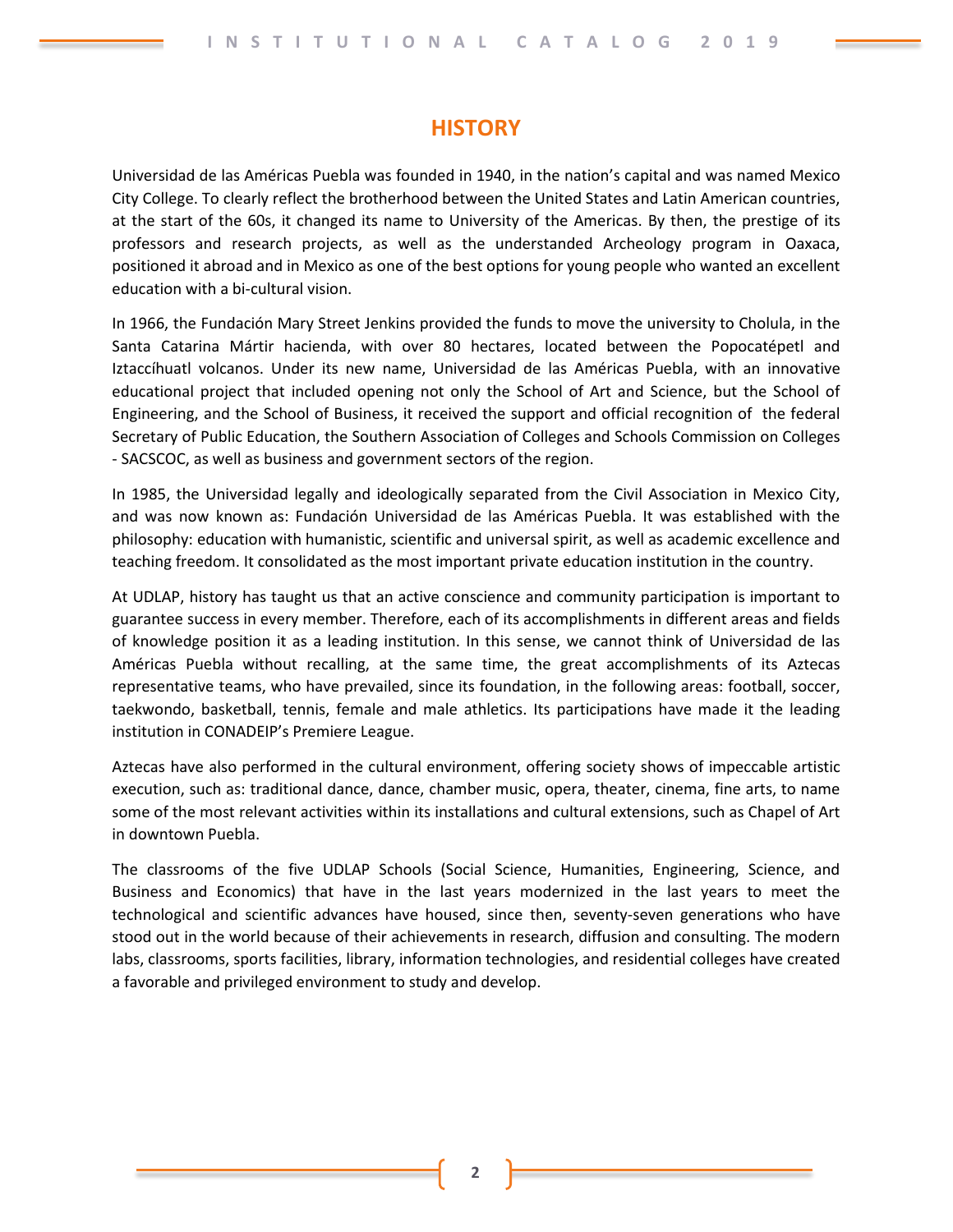# **PROFILE OF THE INSTITUTION**

## **ORGANIZATIONAL STRUCTURE**

Fundación Universidad de las Américas Puebla's governability is defined in its Organic Statutes, which recognizes the Board of Trustees as the authority to guard the University's heritage. This Board also has the final say in the selection of the president.

The Business Council is a collegiate entity that decides, cares for and guards the institution's integrity and the adequate use of resources. This Council follows the strategic plan, and the actions and goals reached by UDLAP, understanding the impact they have in meeting the university's mission and safekeeping ethical and financial interests.

The Academic Council is a legislative entity on academic issues, and the Administrative Council is a legislative entity regarding administration. Both are recognized by Fundación Universidad de las Américas Puebla's Board of Trustees.



## **UDLAP INSTITUTIONAL ORGANIZATION CHART**

The institution has developed its organizational structure to create a university identity and philosophy with which to reach its objectives, regulate the influence of individuals on the organization, and define decision-making within the structure. Therefore, the university has the following organization chart:

The Business Council will propose candidates to the Board of Trustees, who will name the President on whom the authority and faculty to carry out activities as Chief Executive will be delegated.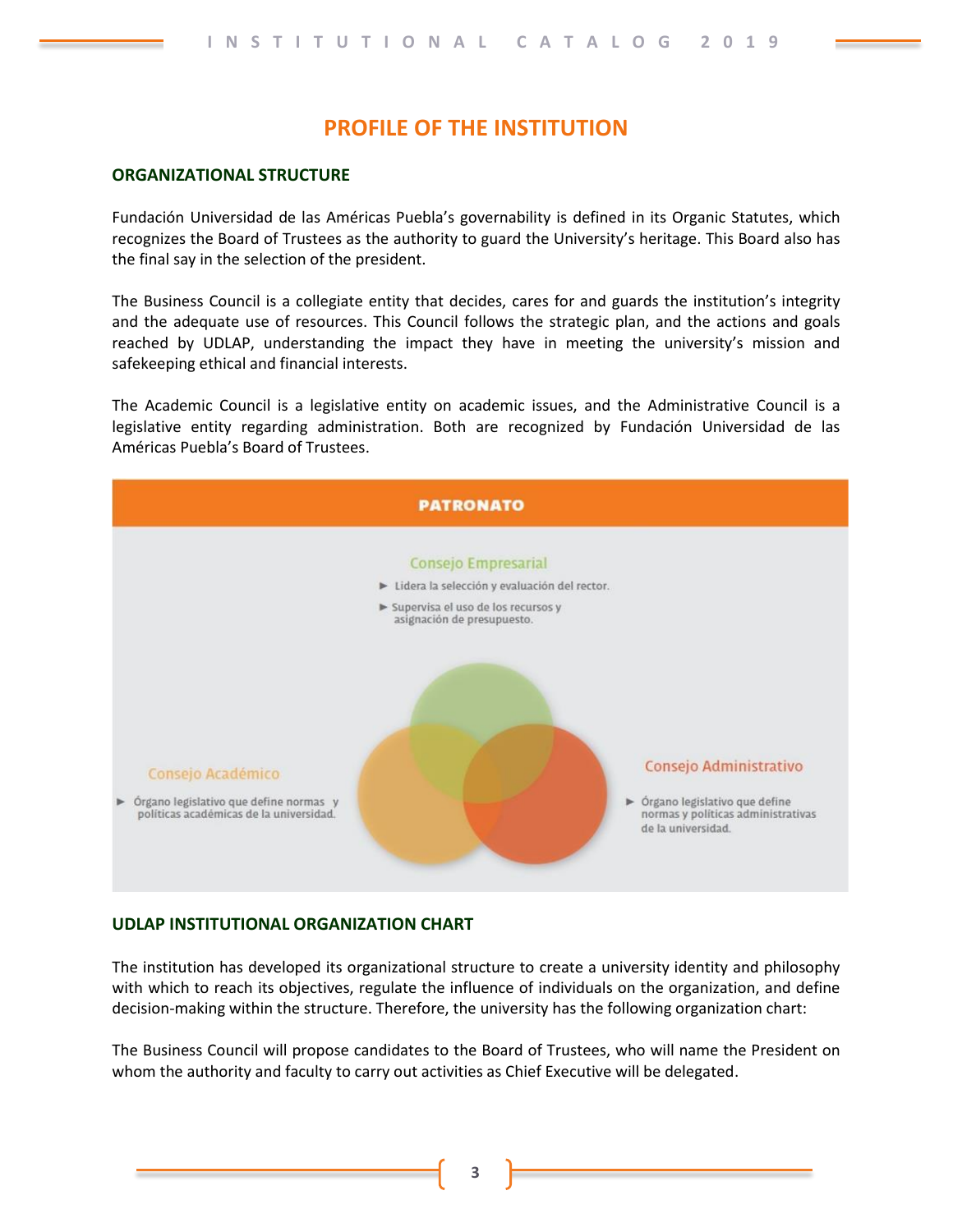

# **PHILOSOPHY**

UDLAP's mission and vision are the framework that guides the university following the values that sustain it. They invite to transform to achieve positive and progressive change through their own identity determined through clear, creative, challenging and innovative actions that benefit the university community.

In 2019 the university follows up on national and international accreditation processes, as well as the corresponding recommendations. We also continued reviewing the results of different institutional evaluations, promoting training for professors and administrative personnel to improve their performance and competencies. Likewise, we promoted outreach with the business and government sector and with national and international institutions to develop research and institutional projects, and cultural, sports, social and student mobility programs to offer an integral education. We continue analyzing the processes to establish improvement actions, and the investment and technological equipment plan is moving forward to continue at the vanguard in infrastructure.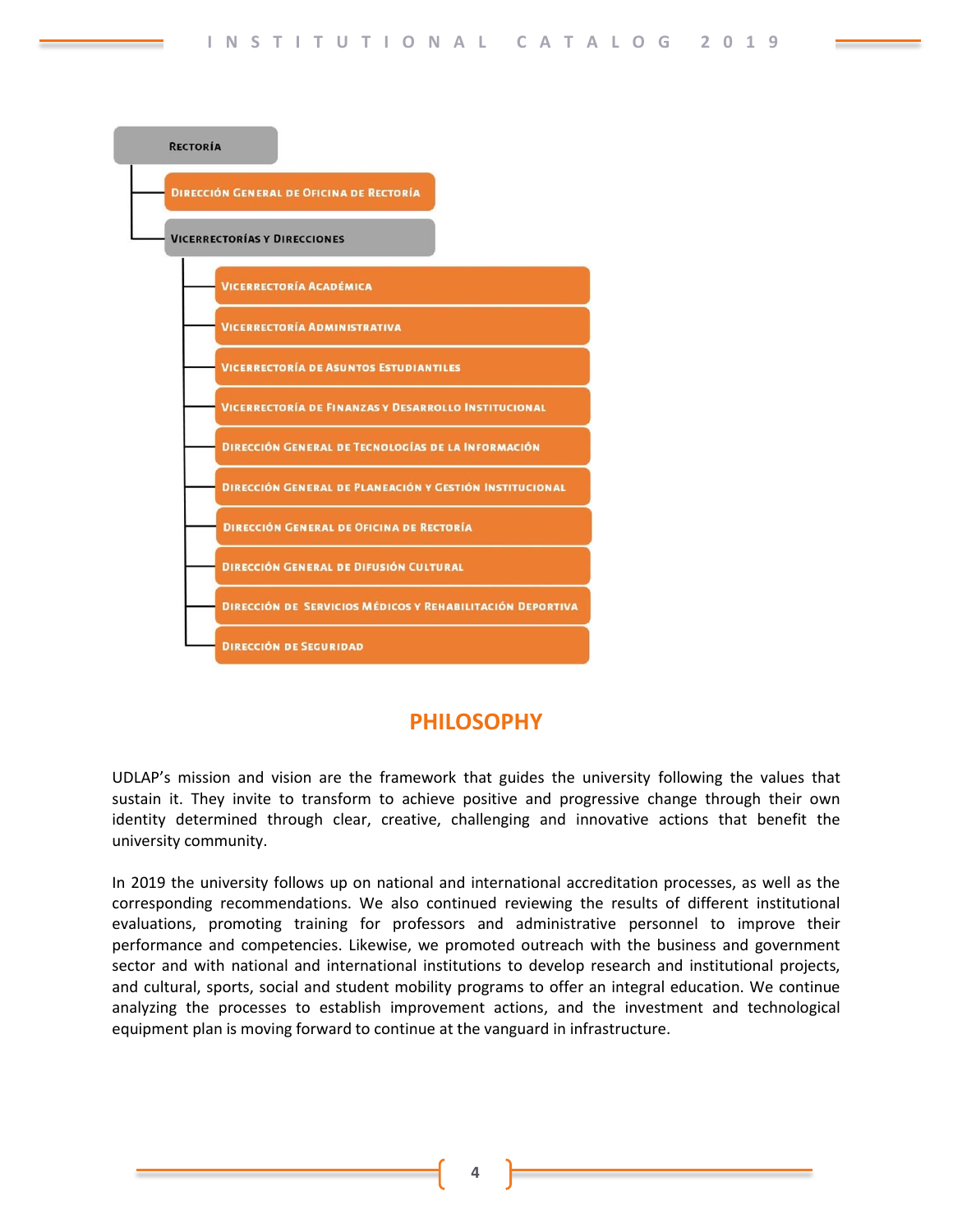## **MISSION**

To participate in the development of society by training critical, creative and innovative professionals who are highly trained and driven to perform relevant research. All of this with the social conscience that demands an equitable distribution of globalization's benefits.

## **VISION**

To be the leading university in Latin America in study programs and scientific, cultural, sports and public policy programs, that answer the challenges presented by globalization.

# **OUR CAMPUS**

Our campus is known for being one of the most diverse and green in the area. To date, it has 80 hectares, of which, 50.61 are green areas. Not only that, in UDLAP we have spaces so you can develop your activities safely.

Since its foundation Universidad de las Américas Puebla has been a meeting place of notable personalities of the academic, artistic, political, cultural and business world, who have found in UDLAP the ideal place to teach, create, study, learn and share.

Universidad de las Américas Puebla has great international prestige in different areas such as: science, engineering, scenic and fine arts, humanities, business and economics, among others.

At UDLAP, students and professors join the continuous change of the times. The true way to experience this is visiting our campus, walking in its gardens, talking with students and professors, and visiting the classrooms, labs, residential colleges, sports facilities, libraries, computer rooms and cafeterias.

## **BUILDINGS**

Our campus is known for being one of the most diverse and green in the area. To date, it has 73.2 hectares, of which, 50.61 are green areas.

Not only that, in UDLAP we have spaces so you can develop your activities safely. Among these you will find:

## **PERFORMING ARTS ROOM**

This expression area includes audio and lighting, seating, a stage, dressing rooms, storage, ticket office, and workshop.

## **LIBRARY**

For your days and nights of studying, our library, as well as comfortable, fuses the traditional with on campus and online information services. There are 4 multimedia collaboration rooms and 3 bibliographical teaching rooms with computers, as well as cubicles for individual and group studies.

## **LABS**

As part of your academic formation, we have science, health science, mechanical and industrial engineering, electronic engineering, telecommunication and water treatment labs. We also have a language learning complex, oral hearing room, financial simulation room, projection room, qualitative and innovation research labs, marketing and retail qualitative research rooms, a Gesell chamber, a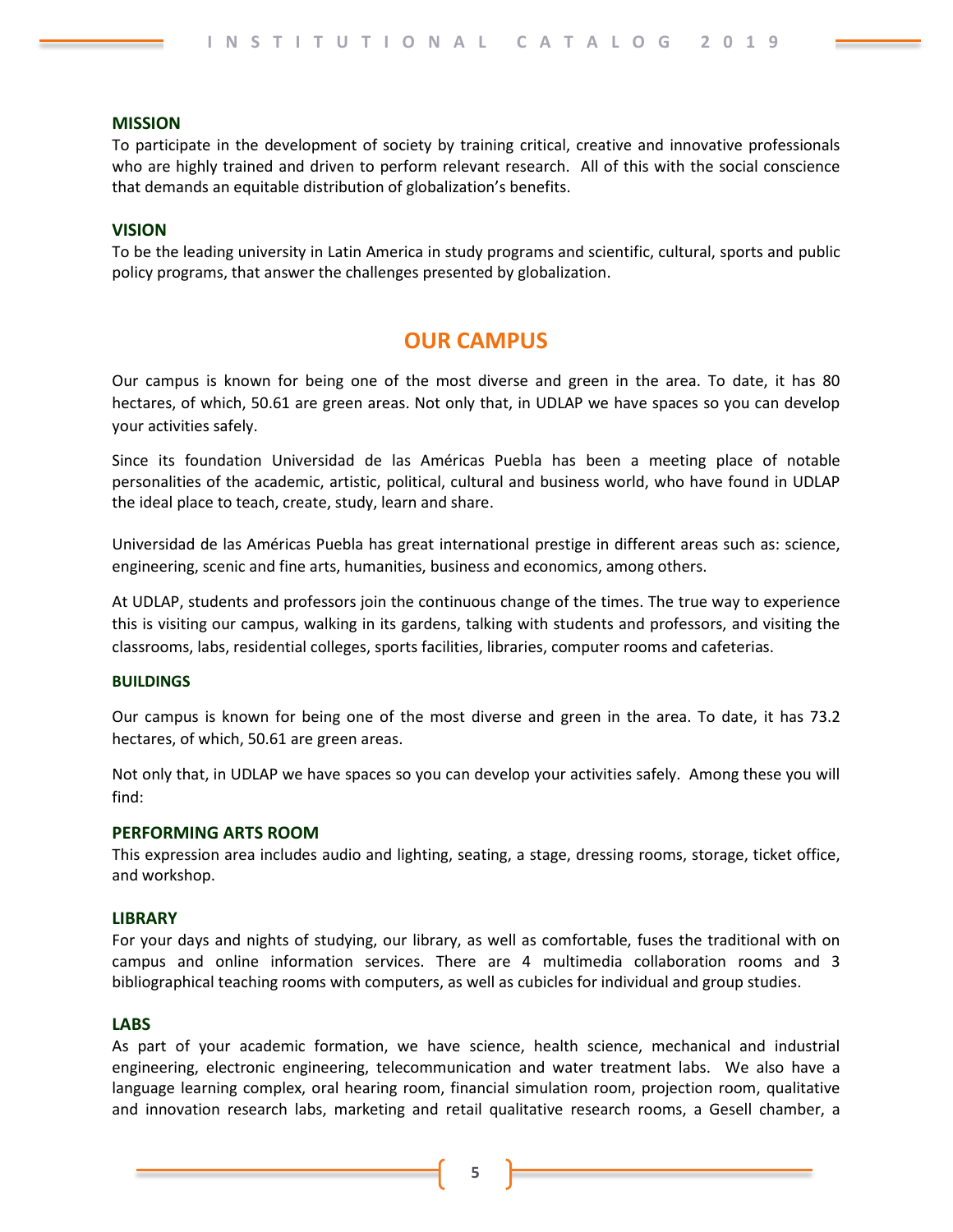mobile app lab as well as photography, television, dance and music labs and a 3D printer. We also have a lodging lab better known as San Andrés Hostel, open to the UDLAP community and overseen by students of the corresponding areas.

## **AUDITORIUM**

The best place for congresses, plays and other events. Located in the center of campus, it is the most popular meeting area. It will be difficult for you to not find activities in it.

#### **COMPUTER ROOMS**

UDLAP has macro computer rooms with latest generation equipment at your service, with specialized software according to your needs. You may use these rooms 24 hours a day, 7 days a week.

You can locate them in:

- Business and Economics: NE-137
- Arts and Humanities: HU-224
- Science: CN-106

#### **MEDICAL SERVICES**

To assure your wellbeing and physical health, we have a clinical analysis center and medical services that provide free service to community members who need it.

UDLAP has a comprehensive rehabilitation center (CIR), which provides medical care in orthopedics, joint surgery, sports medicine, rehabilitation medicine, physiotherapy, nutrition and physical preparation, with the latest in scientific and technological knowledge, always looking for innovation.

#### **STUDENT CENTER**

This is the preferred meeting place for the UDLAP community. It has services and activities that will keep you busy during your free time.

Here you will find from food services to office supplies, projection rooms or student organization offices.

## **SPORTS FACILITIES**

Concerned with your academic and physical development, we have sports facilities that you may access daily to care for your physical wellbeing.

You will find:

- Pool
- Baseball field
- Futsal field
- Basketball courts
- Tennis courts
- Integral Rehabilitation Center
- Basketball court at the Moe Williams Gym
- Weight room
- Track and field
- American football field, Templo del Dolor
- Soccer fields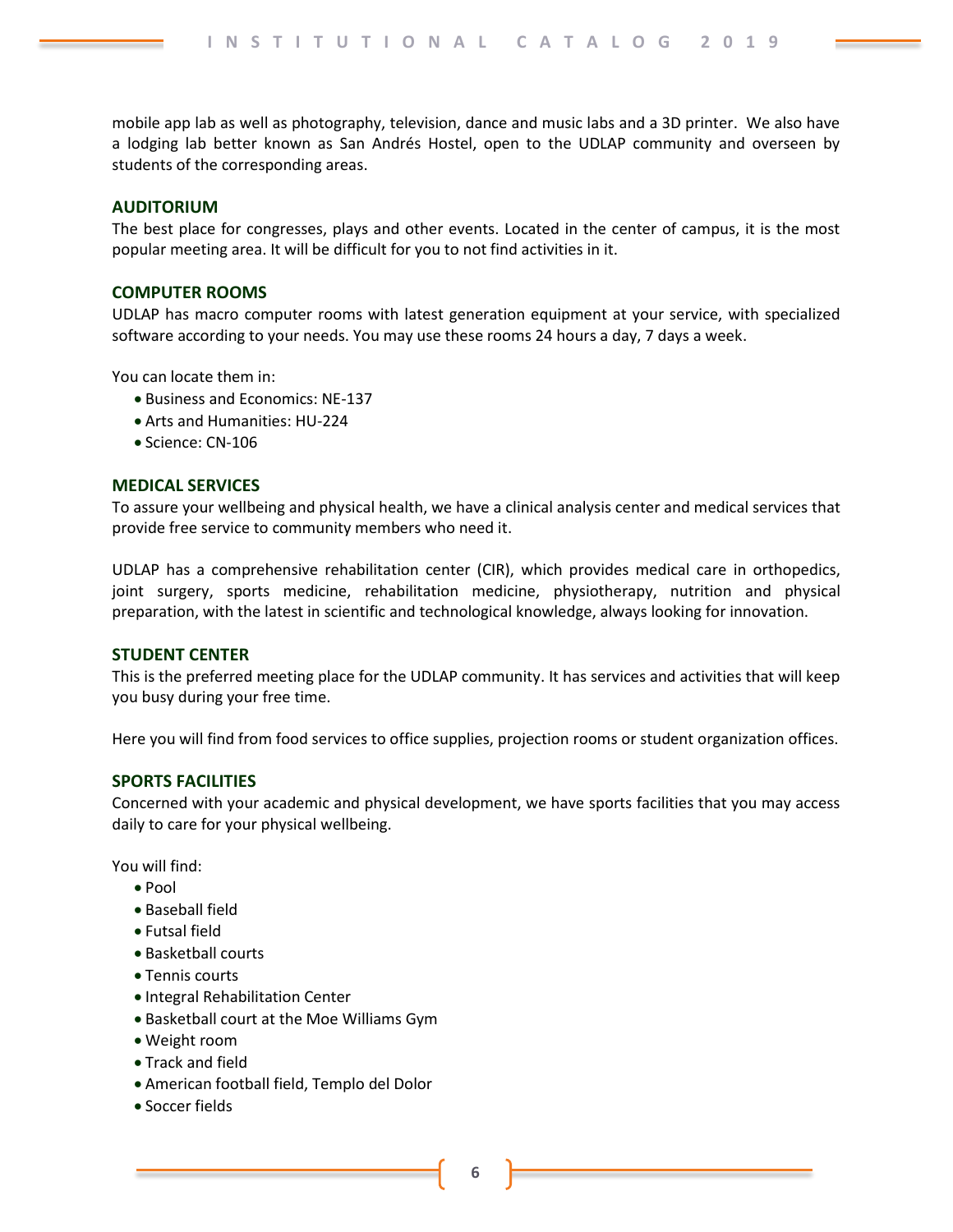#### **RESIDENTIAL COLLEGES**

Equipped with dorms, projection rooms, auditoriums, cafeterias, among others, we have designed these spaces so you can live comfortably on campus. You may choose one of the four colleges, Cain-Murray, Ray Lindley, Ignacio Bernal, José Gaos.

#### **GREEN AREAS**

Ideal to relax, share with your friends and carry out activities, which make it some of the favorite areas for the UDLAP community.

Among them you will find: the lake, the bonfire and meditation gardens, the couple's garden, the main fountain, and Flag Plaza. All these areas are meeting and coexistence points for the university community.

# **STRATEGIC GUIDELINES**

UDLAP's mission is based on these seven strategic guidelines:

## **I. RELEVANT STUDY PROGRAMS**

Quality licenciatura and graduate study programs, both online and on campus, that meet the needs and expectations of public and private organizations and society, which is the basis for the professional development of our graduates.

#### **II. PRESTIGIOUS FACULTY**

Professors who are nationally and internationally recognized because of their academic training, professional development, teaching experience and research and/or artistic creation.

#### **III. RESEARCH AND ARTISTIC CREATION**

The objective of research and artistic creation projects is to create knowledge that has an impact on the formation of high level human resources, whose results and products are presented, shared and published in diverse forums.

#### **IV. EXCELLENT STUDENTS**

Students who are characterized by their knowledge, learning experiences, competencies and social responsibility that give them integral development professionally, personally, culturally and in sports in a plural environment during their studies at the university, meeting the quality and excellence standards required by public and private organizations and society.

## **V. OUTREACH**

Creation of national and international alumni, public and private organizations and society networks that promote collaboration that result in mutual benefits.

## **VI. ADMINISTRATIVE EFFICIENCY**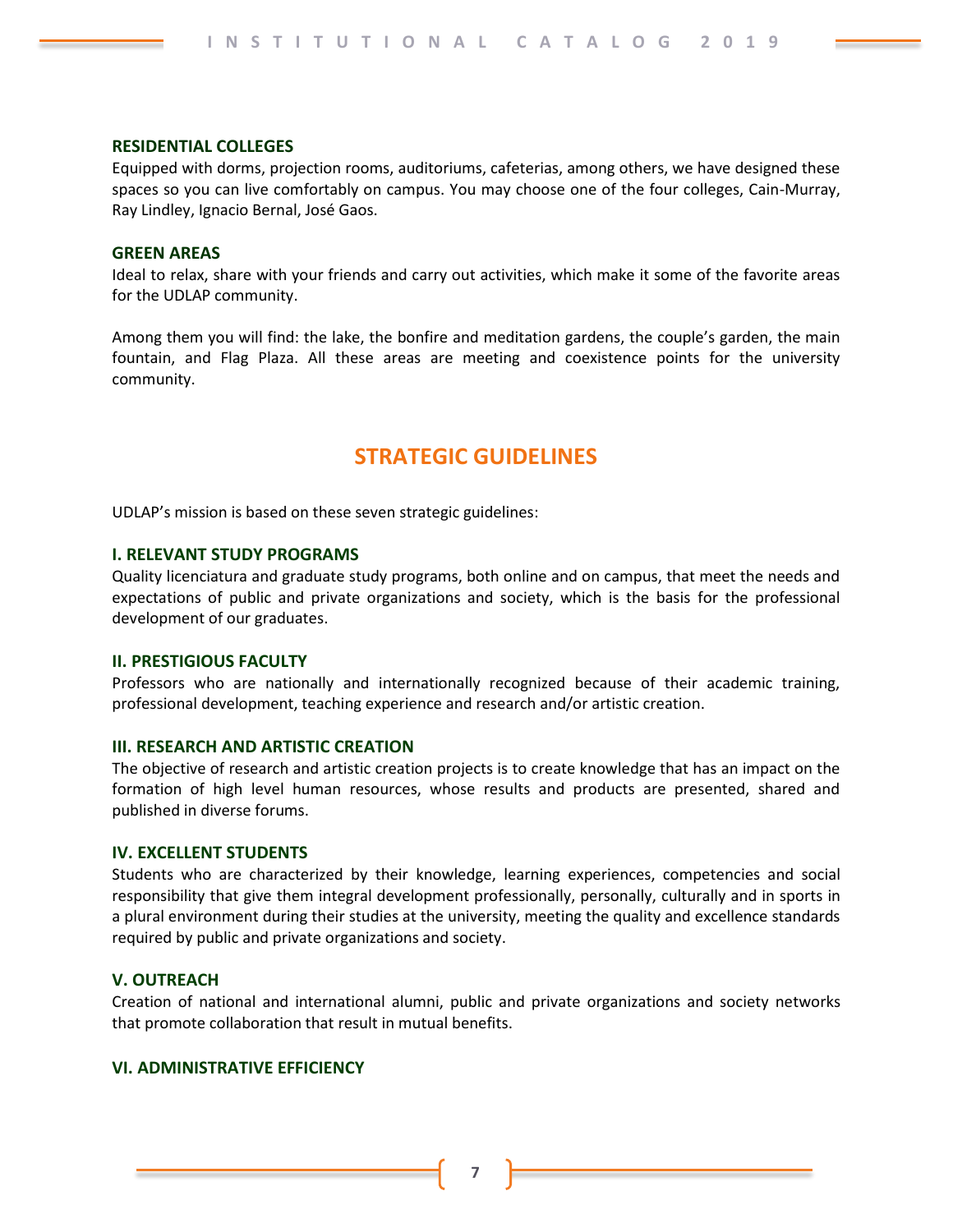Optimal management of human, financial and material resources for solid financials and the necessary stability to meet the objectives and continuous growth for the university.

#### **VII. VANGUARD FACILITIES**

Modern and sustainable facilities, with the necessary equipment and technological tools for the optimal development of teaching, research, culture, sports, outreach and administrative activities.

#### **PRINCIPLES**

These guide the objectives, actions and goals:

#### **A. QUALITY PHILOSOPHY**

Objectives consider our quality philosophy, whose execution is characterized by service, promoting a continuous improvement culture that reaches the established goals in each strategic guideline.

## **B. INTERNATIONALIZATION**

The focus of the objectives contemplates global actions to promote multiculturality and strengthen the university's prestige beyond its borders.

## **C. SOCIAL RESPONSIBILITY**

Objectives are defined around ethics, social commitment, and environmental responsibility.

## **VALUES**

These determine how UDLAP community members should act, and are mentioned in the organic statute and described in the code of ethics:

## **A. FREEDOM WITH RESPONSIBILITY**

University members will act with independence and creativity, responsibly practicing freedom of thought, research and expression. The university community will promote research and teaching freedom as pillars to create knowledge.

#### **B. TOLERANCE AND NON-DISCRIMINATION**

Genuine knowledge is created and shared only in an environment of respect for others, their opinions and diversity. Therefore, the university community will seek plurality in an atmosphere of respect, strictly rejecting any type of discrimination motivated by ethnic or national origin, gender, age, disabilities, social or economic condition, health conditions, religion, opinions, preferences, marital status or any other that violates human dignity.

# **ACCREDITATIONS**

Universidad de las Américas Puebla teaches study programs with excellent academic quality through its faculty, that consists of 300 full-time professors, 95% of whom have graduate degrees, and 4 of 10 professors belong to the National Researcher System.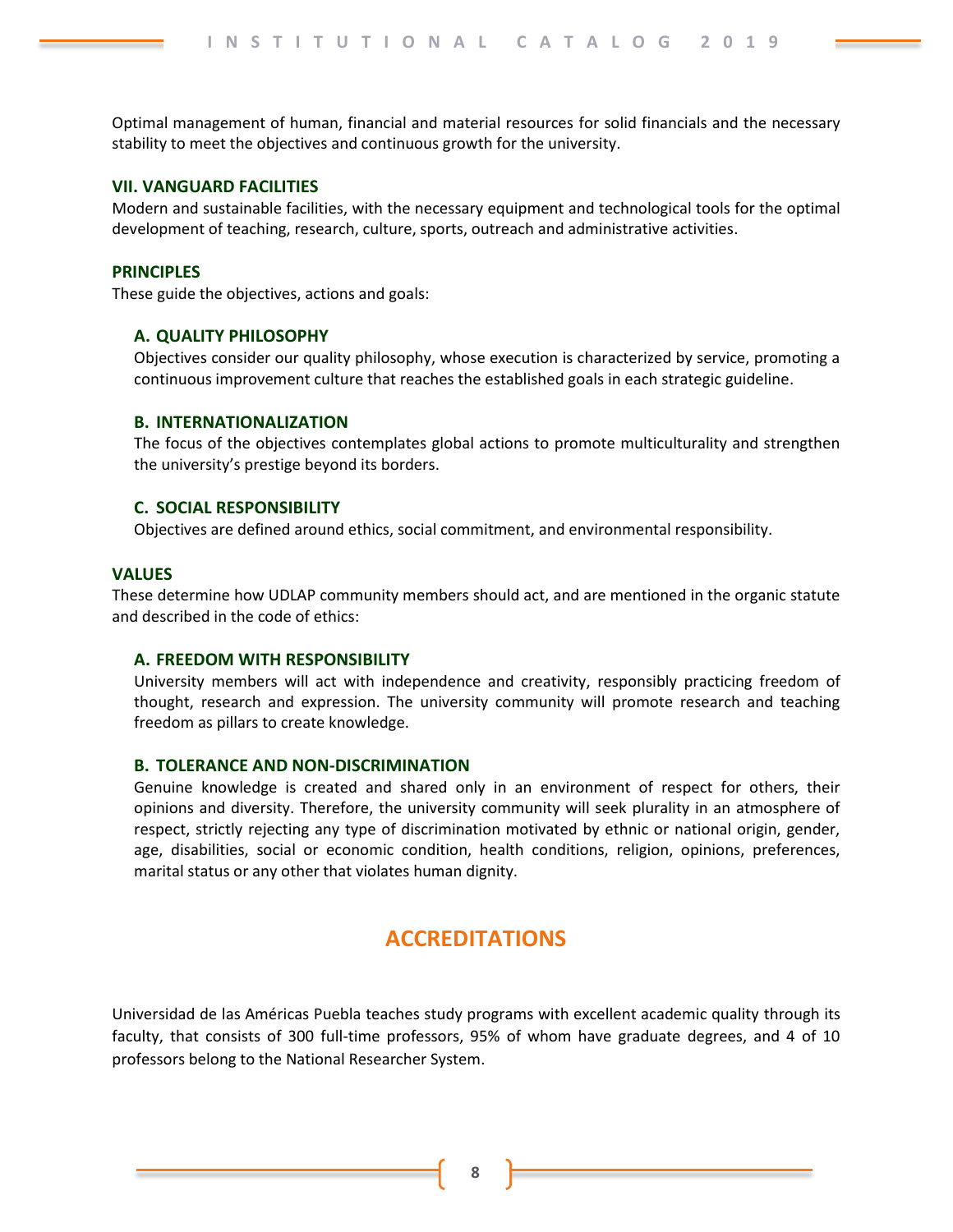UDLAP gears its efforts in providing high quality educational services, through an integral formation of its students in a multicultural environment based on respect and international understanding.

All study programs have Official Validity (Reconocimiento de Validez Oficial - RVOE) granted by the Secretary of Public Education and are recognized by different universities in Latin America, Europe and the US educational system.

Our students may study abroad and widen their horizons or do professional practices in other countries, making their formation and professional development wider and more varied.

Also, we have Licenciatura Accreditation from COPAES (Consejo para la Acreditación de la Educación Superior, A.C.), CIEES (Comités Interinstitucionales para la Evaluación de la Educación Superior, A.C.) and other international agencies.



## **SACSCOC**

Fundación Universidad de las Américas, Puebla is accredited by the Southern Association of Colleges and Schools - Commission on Colleges to grant licenciatura, master and doctorate degrees. Contact the Commission on Colleges by mail (1866 Southern Lane, Decatur, Georgia 30033-4097, EUA) or by phone (+1 404 679 4500) to request more information on Fundación

Universidad de las Américas Puebla's accreditation.



## **FIMPES**

Fundación Universidad de las Américas, Puebla has, before the admission and permanence system of FIMPES through institutional development, accredited affiliation, for its campus located in Ex Hacienda Santa Catarina Mártir, 72820 San Andrés Cholula, Puebla.

**ACCREDITATIONS OF THE COUNCIL FOR THE ACCREDITATION OF HIGHER EDUCATION (COPAES)**

| <b>ACCREDITATION AGENCY</b>                                                             | <b>ACCREDITED PROGRAMS</b>                                                                                                                                                             |
|-----------------------------------------------------------------------------------------|----------------------------------------------------------------------------------------------------------------------------------------------------------------------------------------|
| Consejo de Acreditación en la<br>Enseñanza de la Contaduría y<br>Administración. CACECA | Licenciatura in Business Administration<br>Licenciatura in Marketing<br>Licenciatura in International Business<br>Licenciatura in Financial Strategies and<br><b>Public Accounting</b> |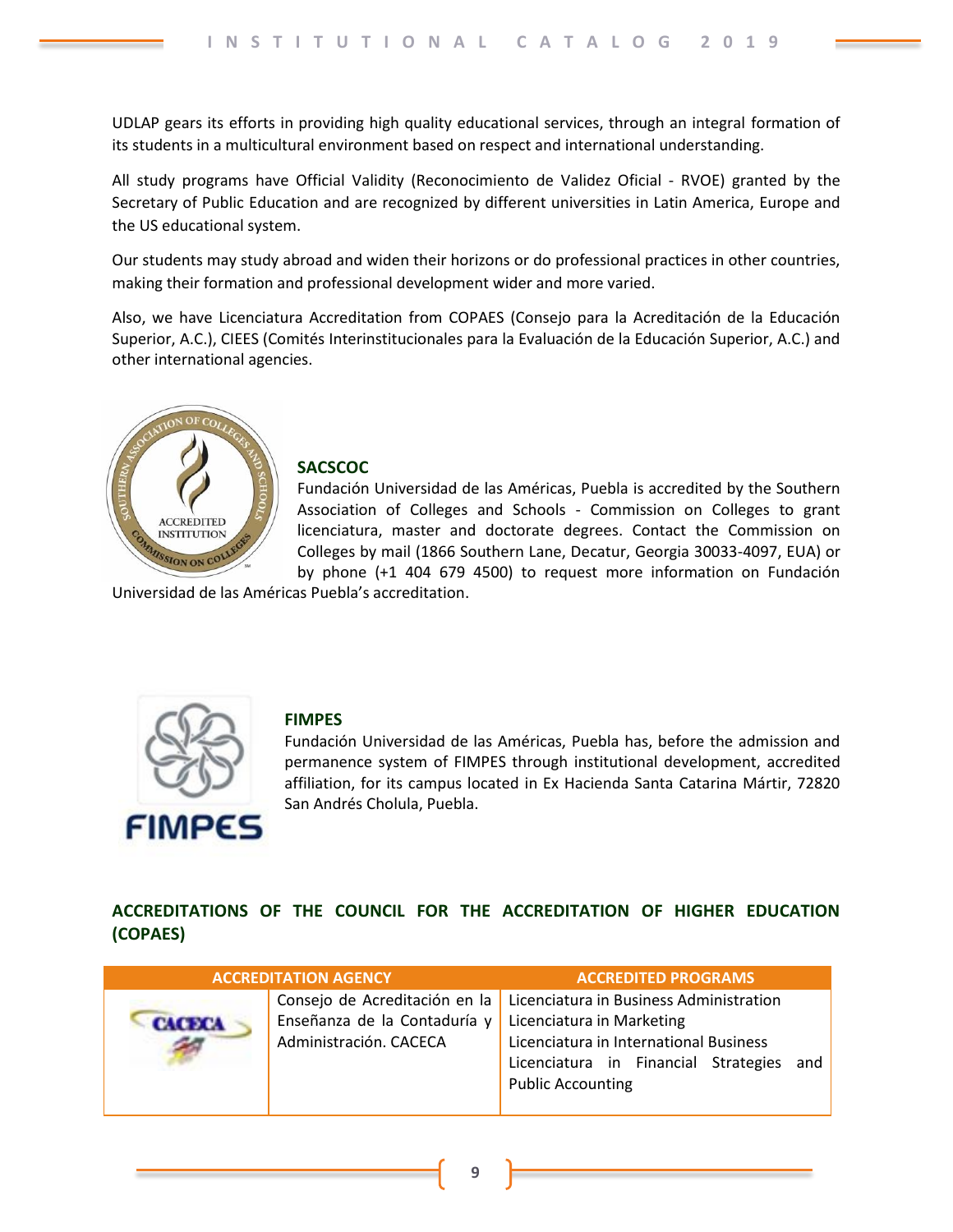|            | Acreditadora<br>Nacional<br>de<br>Programas de Arquitectura y<br>Disciplinas<br>de<br>Espacio<br>Habitable A.C. ANPADEH              | Licenciatura in Architecture<br>Licenciatura in Architecture in Interiors                                                                                                                                                                                                                                                                                                                                                                                                                  |
|------------|--------------------------------------------------------------------------------------------------------------------------------------|--------------------------------------------------------------------------------------------------------------------------------------------------------------------------------------------------------------------------------------------------------------------------------------------------------------------------------------------------------------------------------------------------------------------------------------------------------------------------------------------|
|            | Consejo de Acreditación de la<br>Enseñanza de la Ingeniería,<br>A.C. CACEI                                                           | Licenciatura in Food Engineering<br>Licenciatura in Industrial Engineering<br>Licenciatura in Engineering in Electronics<br>Licenciatura in Chemical Engineering<br>Licenciatura in Mechanical Engineering<br>Licenciatura in Mechatronics Engineering<br>Licenciatura in in Civil Engineering<br>Licenciatura<br>Computer<br>Systems<br>in<br>Engineering<br>Licenciatura in Environmental Engineering<br>Licenciatura in Biomedical Engineering<br>Licenciatura in Logistics Engineering |
|            | Nacional<br>Consejo<br>para<br>la<br>Enseñanza e Investigación en<br>Psicología, A. C. CNEIP                                         | Licenciatura in Clinical Psychology<br>Licenciatura in Organizational Psychology                                                                                                                                                                                                                                                                                                                                                                                                           |
|            | Consejo<br>Nacional<br>de<br>la<br>Enseñanza<br>del<br>Ejercicio<br><b>y</b><br>Profesional de las Ciencias<br>Químicas A.C. CONAECQ | Licenciatura in Clinical Biochemistry<br>Licenciatura<br>in<br>Nanotechnology<br>and<br><b>Molecular Engineering</b>                                                                                                                                                                                                                                                                                                                                                                       |
| CONAC      | Consejo de Acreditación de la<br>Comunicación<br>Ciencias<br>$\mathsf{V}$<br>Sociales A.C. CONAC                                     | Licenciatura in Communications and Image<br>Licenciatura in Media Communication and<br>Production                                                                                                                                                                                                                                                                                                                                                                                          |
| yring kiss | Asociación<br>la<br>para<br>Acreditación y Certificación en<br>Ciencias Sociales. ACCECISO                                           | Licenciatura in Cultural Anthropology<br>Licenciatura in Political Science<br>Licenciatura in Educational Innovations<br>Licenciatura in International Relations<br>Licenciatura in Multicultural Relations                                                                                                                                                                                                                                                                                |
|            | Consejo<br>Nacional<br>para<br>la<br>Calidad<br>la<br>Educación<br>de<br>Turística. CONAET                                           | Hotel<br>Licenciatura<br>in<br>and<br>Restaurant<br>Management<br>Licenciatura in Culinary Arts                                                                                                                                                                                                                                                                                                                                                                                            |
|            | Comité<br>Acreditación<br>de<br>v<br>Certificación de la Licenciatura<br>en Biología, A. C. CACEB                                    | Licenciatura in Biology                                                                                                                                                                                                                                                                                                                                                                                                                                                                    |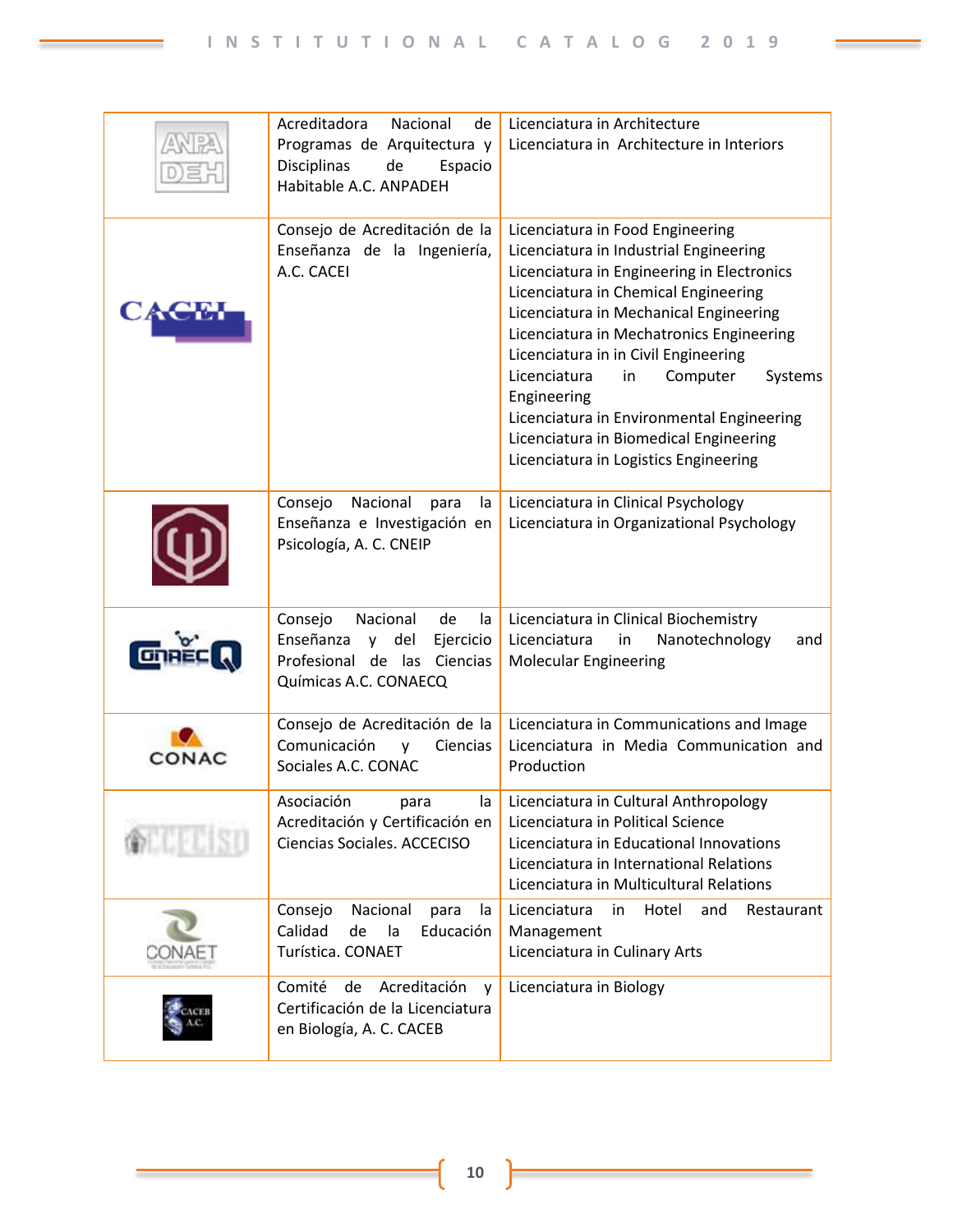|                     | Consejo Mexicano para la<br>Acreditación de la Educación<br>Farmacéutica, A. C. COMAEF                               | Licenciatura in Pharmaceutical Sciences                                                                       |
|---------------------|----------------------------------------------------------------------------------------------------------------------|---------------------------------------------------------------------------------------------------------------|
| comaprod            | Consejo Mexicano para<br>la<br>Acreditación de Programas de<br>Diseño. COMAPROD                                      | Licenciatura in Digital Animation<br>Licenciatura in Visual Information Design                                |
| CONAED <sub>1</sub> | Consejo para la Acreditación<br>de la Enseñanza del Derecho.<br>CONAED                                               | Licenciatura in Law                                                                                           |
| <b>CAESA</b>        | Consejo para la Acreditación<br>de la Educación Superior de<br>las Artes. CAESA                                      | Licenciatura in Dance<br>Licenciatura in Music<br>Licenciatura in Arts<br>Licenciatura in Plastic Arts        |
| <b>OAPEHUM</b>      | Consejo para la Acreditación<br>de Programas Educativos en<br>Humanidades. COAPEHUM                                  | Licenciatura in Art History and Curatorship<br>Licenciatura in Language<br>Licenciatura in Arts in Literature |
|                     | Consejo<br>Nacional<br>de<br>Acreditación de la Ciencia<br>Económica, A.C. CONACE                                    | Licenciatura in Banking and Investment<br>Licenciatura in Economics                                           |
|                     | Consejo de Acreditación de<br>Programas<br>Educativos<br>en<br>Física, A.C. CAPEF                                    | Licenciatura in Physics                                                                                       |
|                     | Mexicano<br>la<br>Consejo<br>para<br>Acreditación de la Educación<br>Médica, A. C. COMAEM                            | Licenciatura in Medical Surgeon                                                                               |
|                     | Nacional<br>Consejo<br>la<br>para<br>Calidad<br>los<br>de<br>Programas<br>Educativos en Nutriología A.C<br>CONCAPREN | Licenciatura in Nutritional Science                                                                           |

# **RECOGNITION OF GOOD QUALITY PROGRAMS BY COMITÉS INTERINSTITUCIONALES PARA EVALUACIÓN DE LA EDUCACIÓN SUPERIOR, A.C. (CIEES)**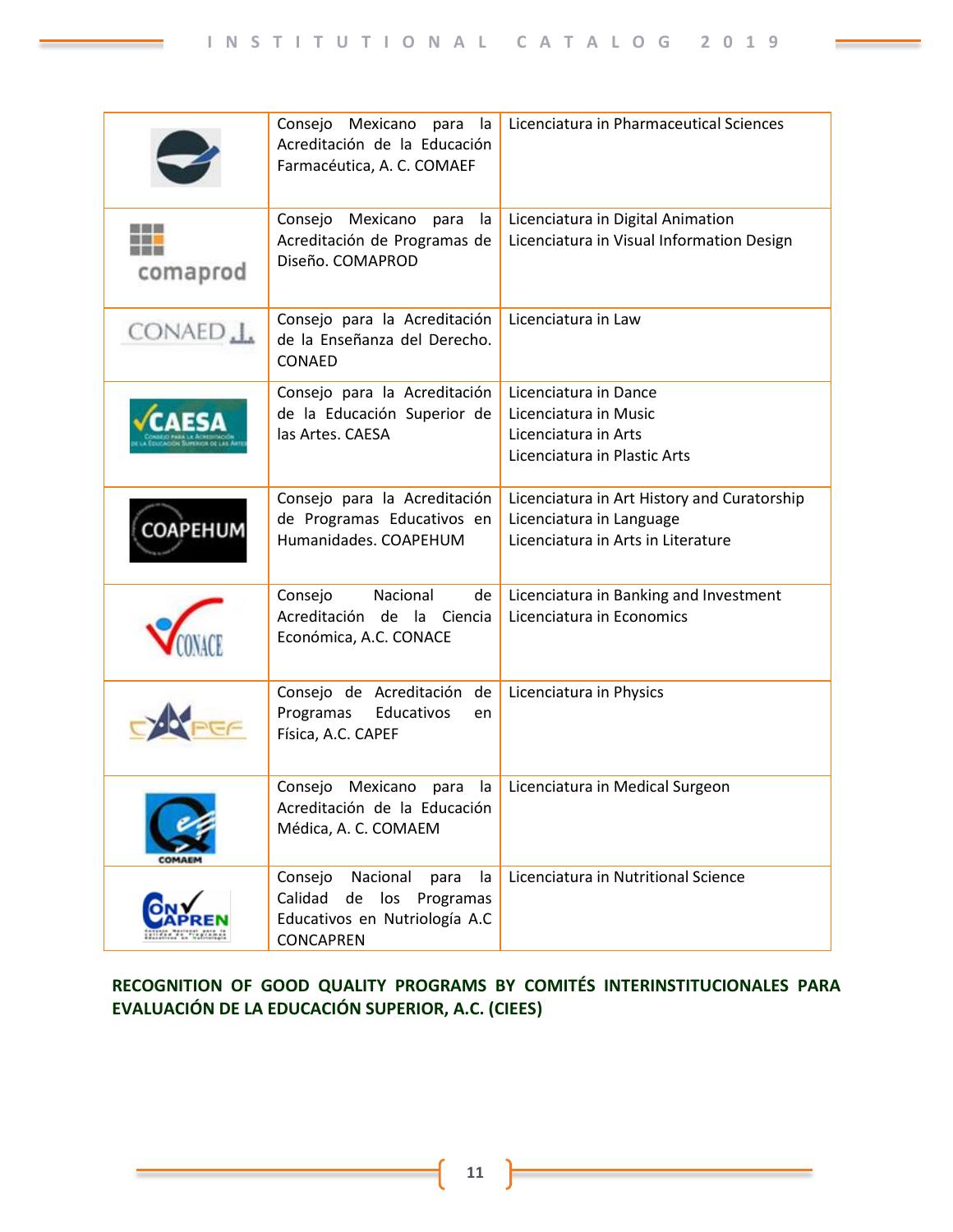

## **COMITÉS INTERINSTITUCIONALES PARA EVALUACIÓN DE LA EDUCACIÓN SUPERIOR, A. C. CIEES**

## **EVALUATED PROGRAMS**

- Licenciatura in Actuarial Science
- Licenciatura in Nursing

## **ACCREDITED PROGRAMS**

- Master in Construction Project Management
- Master in Information Design

## **INTERNATIONAL ACCREDITATIONS**

| <b>ACCREDITATION AGENCY</b>                                  |                                                                        | <b>ACCREDITED PROGRAMS</b>                                                                                                                                                                                                                                |
|--------------------------------------------------------------|------------------------------------------------------------------------|-----------------------------------------------------------------------------------------------------------------------------------------------------------------------------------------------------------------------------------------------------------|
| Engineering<br>Accreditation<br>Commission<br>A B E 1        | <b>Engineering Accreditation</b><br>Commission<br>of<br>ABET.<br>ABET  | Licenciatura in Food Engineering<br>Licenciatura in Chemical<br>Engineering<br>Licenciatura in Civil Engineering<br>Licenciatura in Industrial<br>Engineering<br>Licenciatura in Mechanical<br>Engineering<br>Licenciatura in Mechatronics<br>Engineering |
|                                                              | Institute<br>Food<br>Technology. IFT                                   | Licenciatura in Food Engineering                                                                                                                                                                                                                          |
| <b>Royal Society of</b><br><b>Advanced Accredited Degree</b> | Honor<br>Program<br>accredited by The Royal<br>Society of Biology. RSB | Licenciatura in Biology                                                                                                                                                                                                                                   |
| ROYAL SOCIETY<br><b>ACCREDITED</b><br>DEGREE                 | <b>The</b><br>Royal<br>Society<br>оf<br>Chemistry. RSC                 | Licenciatura in Nanotechnology<br>and Molecular Engineering                                                                                                                                                                                               |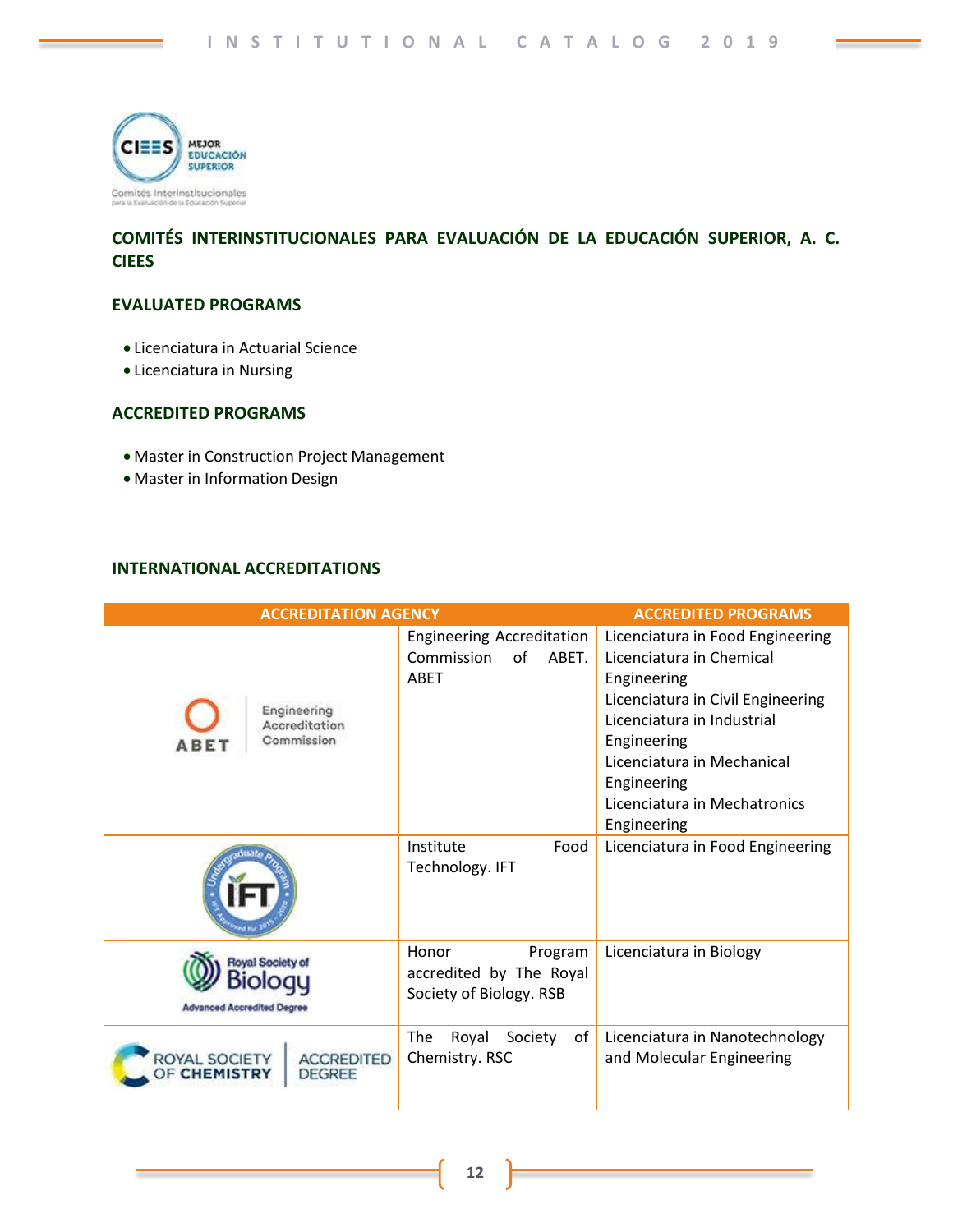## **GRADUATE PROGRAMS IN THE NATIONAL REGISTER OF QUALITY POSTGRADUATES (PNPC) OF CONSEJO NACIONAL DE CIENCIA Y TECNOLOGÍA (CONACYT)**



Consejo Nacional de Ciencia y Tecnología. (CONACYT)

## **ACCREDITED PROGRAMS**

- PhD in Creation and Theories of Culture
- PhD in Molecular Biomedicine
- PhD in Food Science
- PhD in Water Sciences
- PhD in Intelligent Systems

# **INTEGRAL STUDENT DEVELOPMENT**

#### **ART AND CULTURE**

We promote all kinds of culture! From theater, dance and painting, as well as singing, music and sculpture. UDLAP offers its community and the public, numerous presentations and artistic shows throughout the year, always looking to highlight different cultures and customs that coexist on campus.

## **SPORTS**

Our sports students are an example of discipline, attitude, strength and work. The six sports representative teams that make up our university are always in the first places in their competitions, showing the meaning of being an UDLAP Azteca.

#### **STUDENT LIFE**

The university is not only a place to go to school. The experience and learning of coexisting with different lines of thought and participating in integration and recreation activities, contributes to the integral development of the university community. UDLAP offers academic and cultural trips, business visits, bike tours, cinema club, and student organizations.

## **SOCIAL COMMITMENT**

It is in university life that one builds knowledge, and therefore, at UDLAP, daily life is also constant learning. We want our students to be good citizens who are humanistic and tolerant of leadership and success, with equal opportunities in their environment.

## **INTERNATIONAL EXPERIENCE**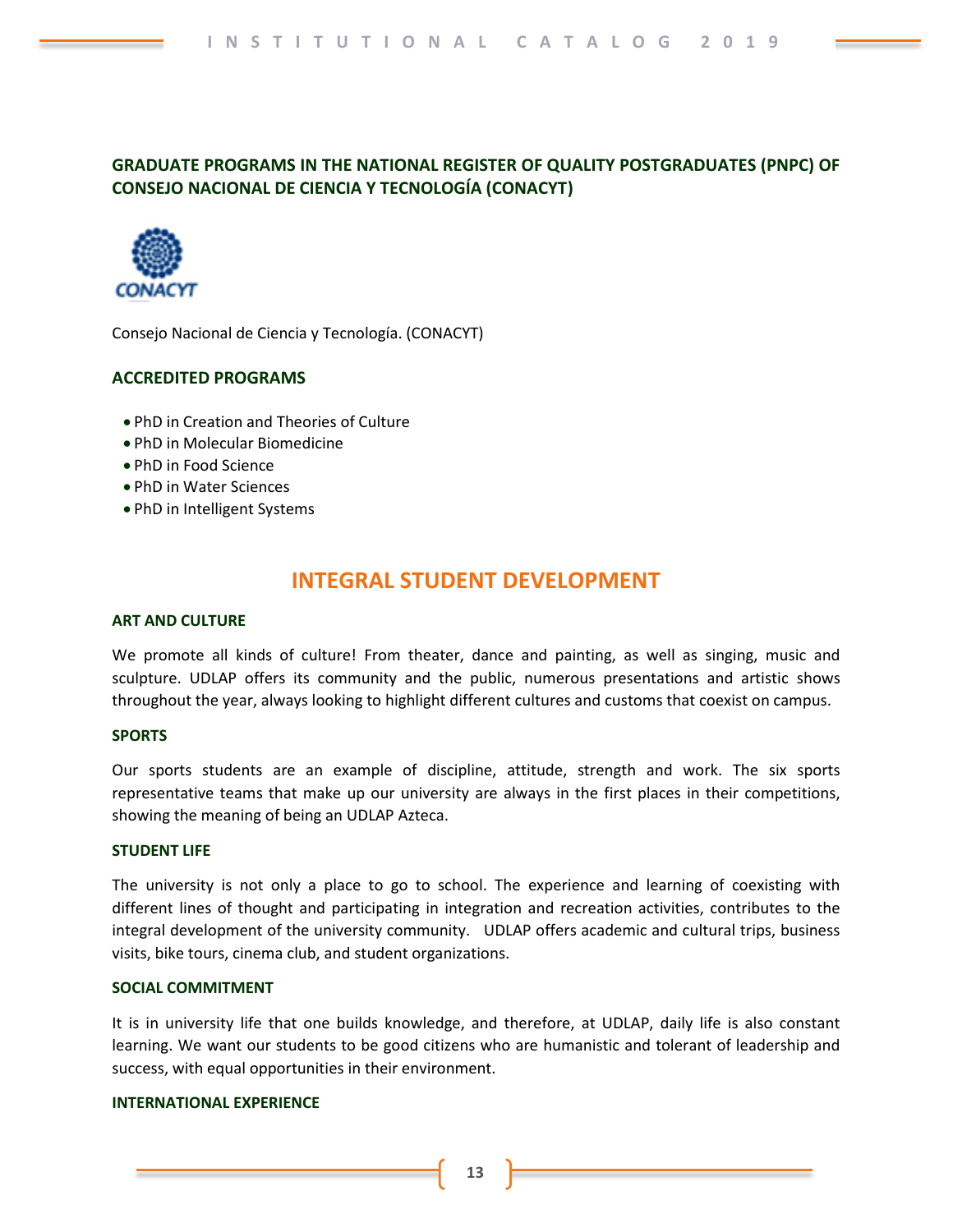UDLAP offers the opportunity to live an international experience through our diverse programs: academic exchanges, dual programs, language summers, academic summers and professional practices abroad.

#### **OUTREACH WITH BUSINESSES (PROFESSIONAL PRACTICES)**

The Department of Professional Practices promotes and supervises the relationship between the UDLAP student and organizations that offer professional practice projects in Mexico. Their main functions are:

- Establish agreements and collaborations.
- Promote professional practices projects with the university community.
- Manage and supervise student-organization outreach.
- Mediate and solve conflicts.

# **ADMISSIONS**

## **ADMISSION PROCESS**

#### **1.- Create your profile**

[Create your unique user account](https://inscripciones.udlap.mx/RegistroCandidato/) and start your admission process.

## **2.- Present your entrance exam**

[Know](https://udlap.mx/eligeudlap/#fechasExamenes) the dates of the entrance exam on campus and [register](https://inscripciones.udlap.mx/RegistroCandidato/) on the date you want to attend, or check the dates on which we will visit you[r city](https://udlap.mx/laudlapvisitatuciudad/) and schedule your appointment[. See the guide to present it.](https://udlap.mx/eligeudlap/files/06052015_guia-de-examen-nuevo-ingreso-licenciatura.pdf)

## **3.- First delivery of admission documents**

Once you have passed the entrance exam, you can continue with the admission process and obtain your student number. To do this, you must fill out the application and submit a simple copy of your birth certificate or CURP; as well as an original transcript of your licenciatura or equivalent.

## **Licenciatura with additional admission requirements**

If you plan to study the licenciaturas in International Business Administration, Dance or Medical Surgeon, there are additional requirements that you must meet.

Consult the requirements at:<https://udlap.mx/eligeudlap/requisitos-adicionales.aspx>

## **4.- Make your first payment and you will receive your class schedule\***

Make the payment of 6 units (in the cases that apply).

*\* You will receive your course schedule one the early registration period begins.* 

## **STUDY EQUIVALENCY AND REVALIDATION**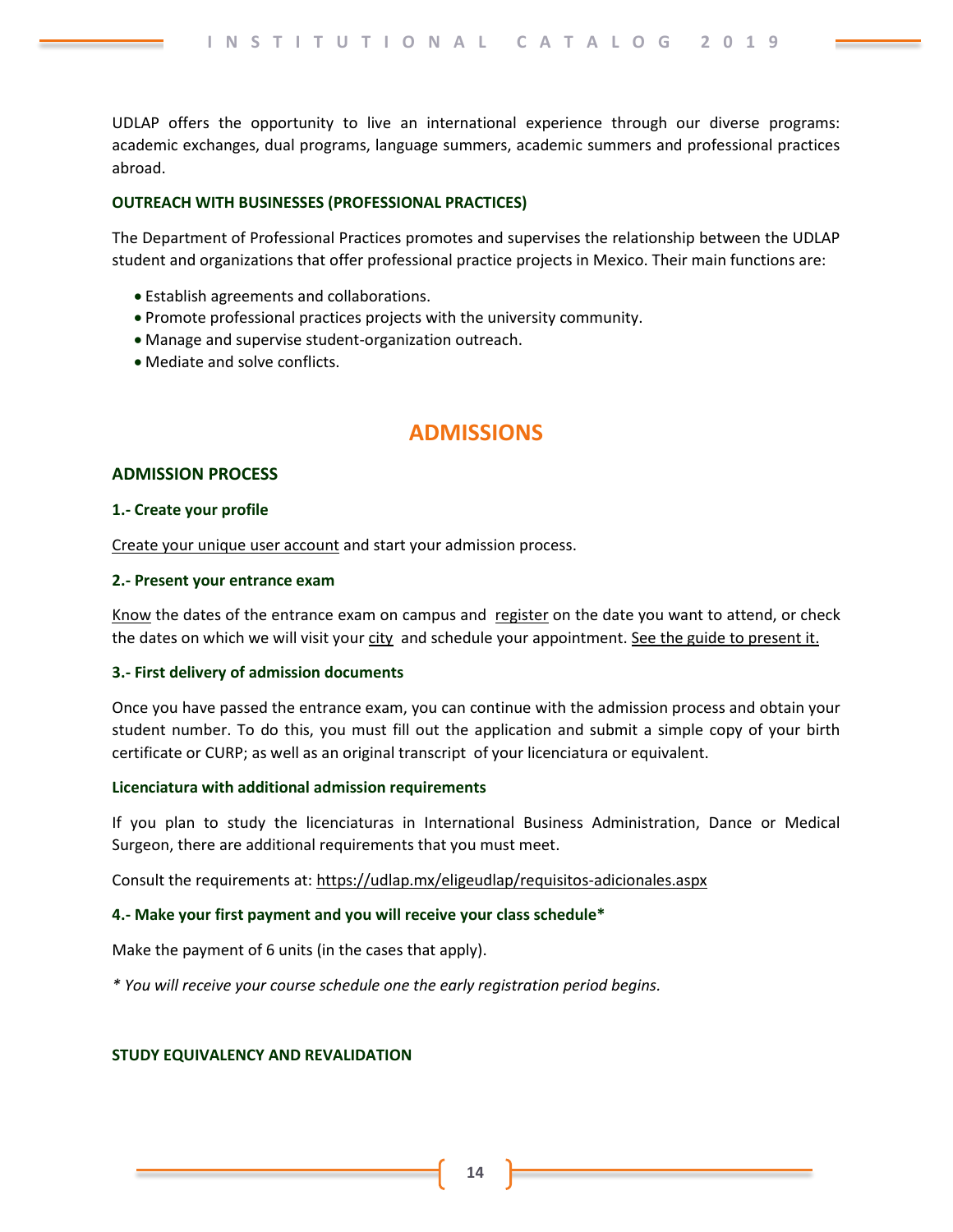Equivalency is an educational authority's administrative act or ruling that the institution's studies are equivalent to studies carried out in the National Education System.

Revalidation is the administrative act before an authorized educational authority, that grants official validity to studies done abroad, if they are comparable with studies in the National Education System and correspond to courses in the university's study program.

A comparison study determines which courses are accredited in the study program through equivalence or revalidation. This process has a fee for the student, which you can find on the university's webpage.

You may accredit courses with passing grades according to what is indicated by the education authorities.

The student has a maximum of 80 days from having started their first term at the university to hand in the required documents.

Equivalencies (national institutions) at the licenciatura level, deliver the following documents:

- A. Study program of the licenciatura, duly sealed.
- B. Syllabus of each of the courses considered for equivalency, duly sealed.
- C. Original certificate of the partial studies at the university.

Equivalencies (national institutions) for master's program, deliver the following documents:

- A. Graduate study program, duly sealed.
- B. Syllabus of each course considered for equivalency, duly sealed.
- C. Original certificate of partial studies at the university.
- D. Notarized licenciatura professional license.
- E. Certificate of licenciatura studies.

Revalidations (foreign institutions) at the licenciatura level, deliver the following documents:

- A. Transcript or university certificate, physical or electronic, duly sealed.
- B. Study program, duly sealed.
- C. Syllabus of each of the courses considered for revalidation, duly sealed.

In case the documents are not in Spanish, you must deliver a simple translation of them.

Revalidations (foreign institutions) at the master's level, deliver the following documents: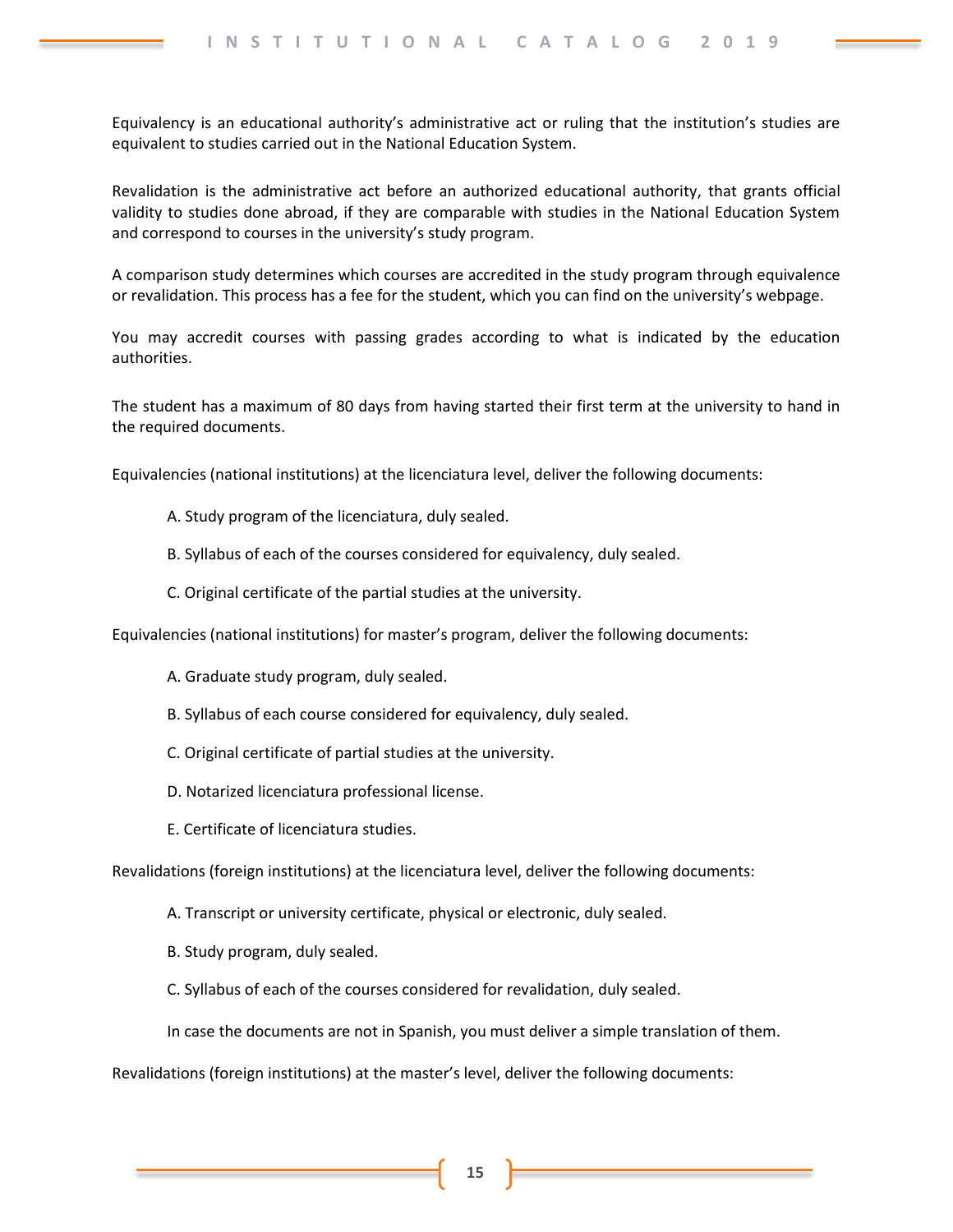A. Transcript or university certificate, physical or electronic, duly sealed. In case the documents are not in Spanish, you must deliver a simple translation of them.

B. Study program, duly sealed.

- C. Syllabus of each of the courses considered for revalidation, duly sealed.
- D. Notarized licenciatura professional license.
- E. Certificate of licenciatura studies.

In case the documents are not in Spanish, you must deliver a simple translation of them.

# **SCHOOL SERVICES**

The Department of School Services is an area to attend students, from their admission process, during their studies and until the graduation process.

Hours of operation: Monday to Friday from 8:30 to 17:00.

For extended hours request an appointment 24 hours in advance to the following email: [serviciosescolares.posgrado@udlap.mx](mailto:serviciosescolares.posgrado@udlap.mx)

More information[: www.udlap.mx/serviciosescolares](http://www.udlap.mx/serviciosescolares)

# **INSTITUTIONAL SCHOLARSHIPS**

These are financial aid granted to students who request it, considering academic, sports, art performance with no retribution for UDLAP (they are not credit loans).

It is indispensable to hand in the scholarship application in the dates established and enroll in the "early registration" period, according to the semester you are entering (January or August 2020), if you meet the requirements.

The main student commitment is to maintain their academic quality.

It is important to understand and meet the general and specific guidelines, as well as the scope, benefits and obligations of the scholarship you are interested in.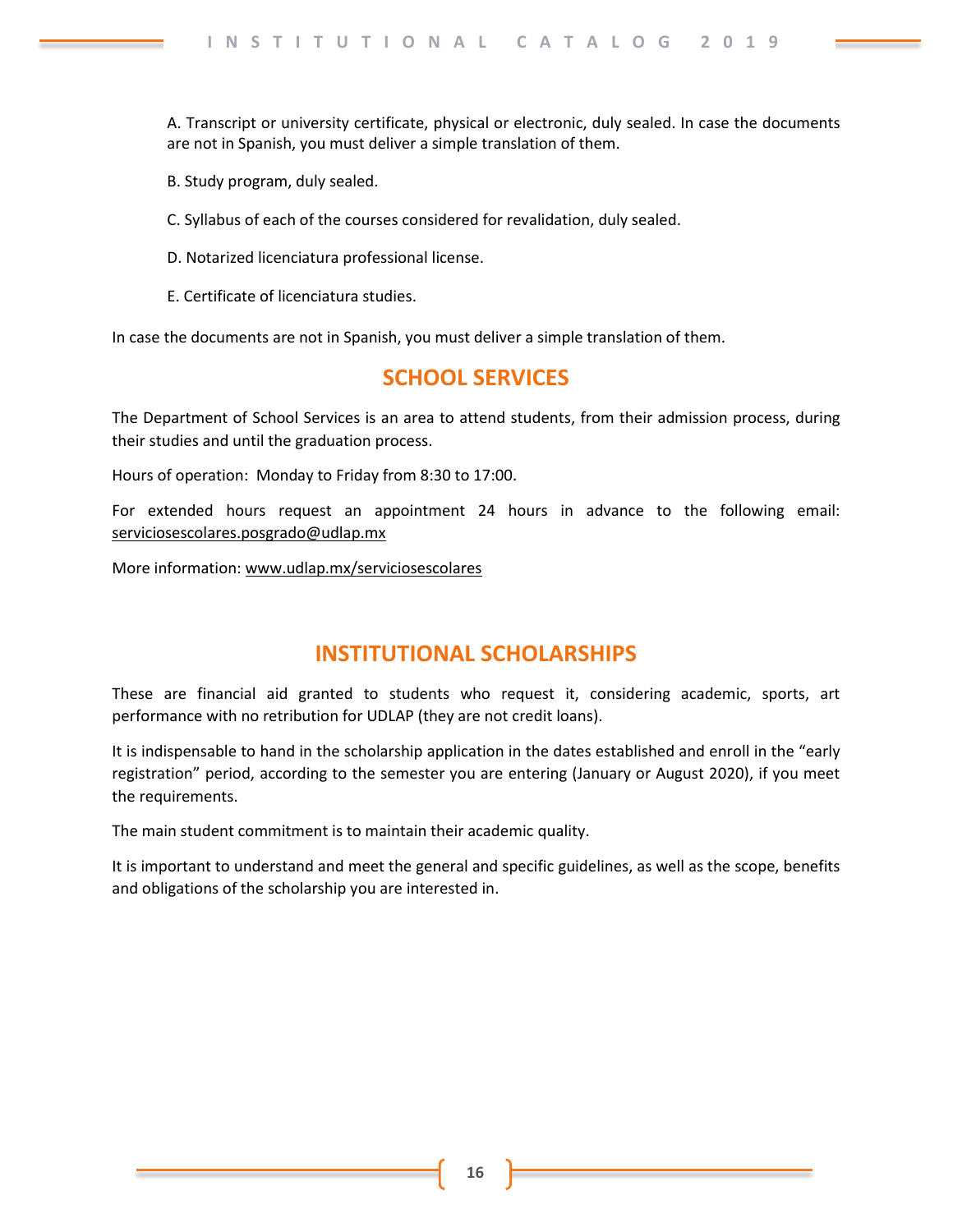#### TIPO Е S D в Е. C

# **ACADÉMICA**

- Promedio 8.5
- Examen nuevo ingreso 2 1200 puntos
- Pago de \$1.230 por estudio socioeconómico (costo sujeto a cambios sin previo aviso, no reembolsable) en Unicaia, depósito o transferencia electrónica en: Banorte (Núm. de cuenta 0650071838 /  $C$ LARE  $072650006500718384$ Bancomer (Núm. de cuenta 0443569470 / CLABE 012 650 0044 35694700)



Beneficios directos cumpliendo con los requisitos establecidos



Beneficio para egresados de preparatorias con convenio vigente

www.udlap.mx/eligeudlap/preparatorias-convenio.aspx



Formar parte de los Equipos

Representativos Deportivos Informes: Edificio GB · Oficina 207 Tel.: 222 229 23 78 / 222 229 20 00 ext. 6533 / 2381 reclutamiento.aztecas@udlap.mx



- Asociaciones y cámaras
- **Empresas**
- Instituciones financieras
- Gobierno



- Formar parte de los Equipos Representativos Culturales (ingreso 2020)
- Informes: Edificio CI - Oficina 212 Tel: 222 229 31 55 equipos.culturales@udlap.mx

## **IMPORTANT ASPECTS**

The scholarships only apply to new students.

- Scholarships are not cumulative.
- The scholarship application process does not guarantee that you will receive it, as it is subject to the corresponding valuation by UDLAP.
- Late applications will not be accepted, nor incomplete documentation or that which does not meet with the requirements of the corresponding scholarship.

When you receive the scholarship, it is mandatory to meet what is indicated in the Institutional Scholarship regulations.

More information[: www.udlap.mx/becas](http://www.udlap.mx/becas)

# **GRADUATION AND DIPLOMAS**

## **GRADUATION**

Steps to follow:

- Enroll in Thesis II or its equivalent.
- Meet with your Academic Department Head or Coordinator to see the advance in your study program, to guarantee that it is 100% finished.
- Deliver the Diploma Option in the Academic Department, who will validate and deliver (if applicable) the documents to School Services.
- Hand in the proof of payment in the Graduation Area in the Center of Student Community Attention, where you will fill out your Graduation Application to start the process.
- You will be notified on your university email if the documentation is complete, and you will schedule an appointment to sign the official document and diploma.
- Answer the Student Satisfaction Survey.
- Finish your Social Service (only Licenciatura)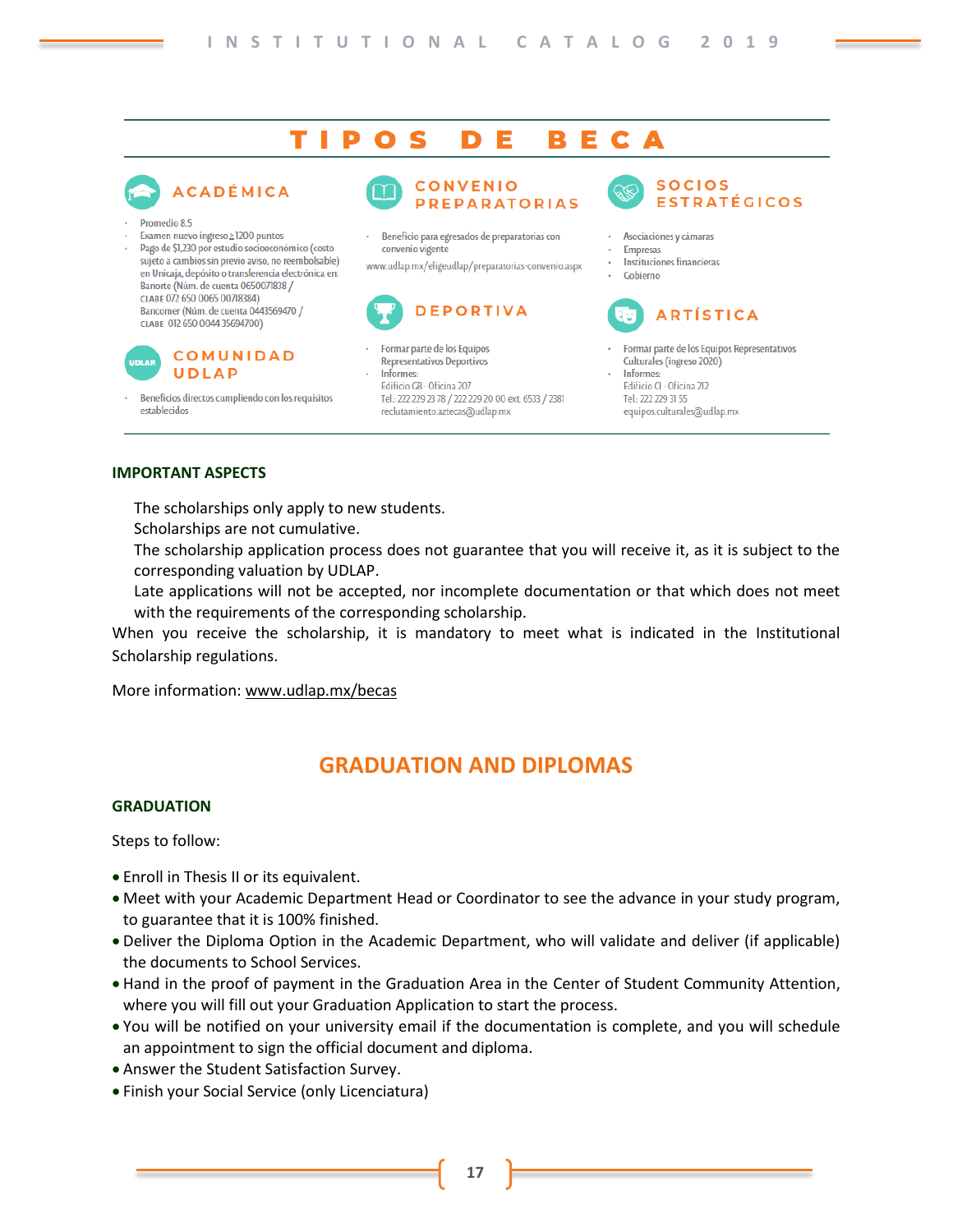- Not have any debts (tuition, UDLAP lottery, library, labs, scholarship service hours, etc.)
- Present the Professional and/or Grade Exam if it's the Graduation Option you chose.

## **DIPLOMA**

- Input the information for your diploma.
- Review the information and application of physical diploma.
- Receive and review the PDF file before it is printed.
- Request the final printing.
- Request payment from the corresponding area.
- If it is a state process, hand in the SEP offices the file with the following documents: title, birth certificate, CURP, transcript, exam act, letter to the governor, payment of the federal or state offices, as applicable.

To register your diploma and receive your professional license, you must go to the offices of the General Professions Department in Mexico City:

## **PROCESS AREA/ELECTRONIC VALIDATION (MEXICANS WITH MEXICAN STUDIES)**

- Hand in the files for Professional License processes.
- Review and receive professional licenses.

## **AUTHORIZATION AND REGISTRATION /FOREIGNERS AND MEXICANS WITH STUDIES ABROAD**

- Enter the files for Professional License process.
- Review and receive professional licenses.
- The file must contain the following documents:
- Diploma, birth certificate, CURP, transcript, exam act, professional license application, payment. (original and copy).

# **COSTS**

## **TUITION**

For students to enroll they must pay the tuition.

- Licenciatura 6 units at the current cost.
- Trimester graduate studies 4 units at the current cost.

The tuition cost is determined by multiplying the number of enrolled academic units by the current cost per unit. Each course has a defined number of units.

All information regarding payments and tuition is found at: https://www.udlap.mx/pagosycolegiaturas/

## **REFUNDS**

If you have a credit balance, you may request the refund if said balance is due to excess payments.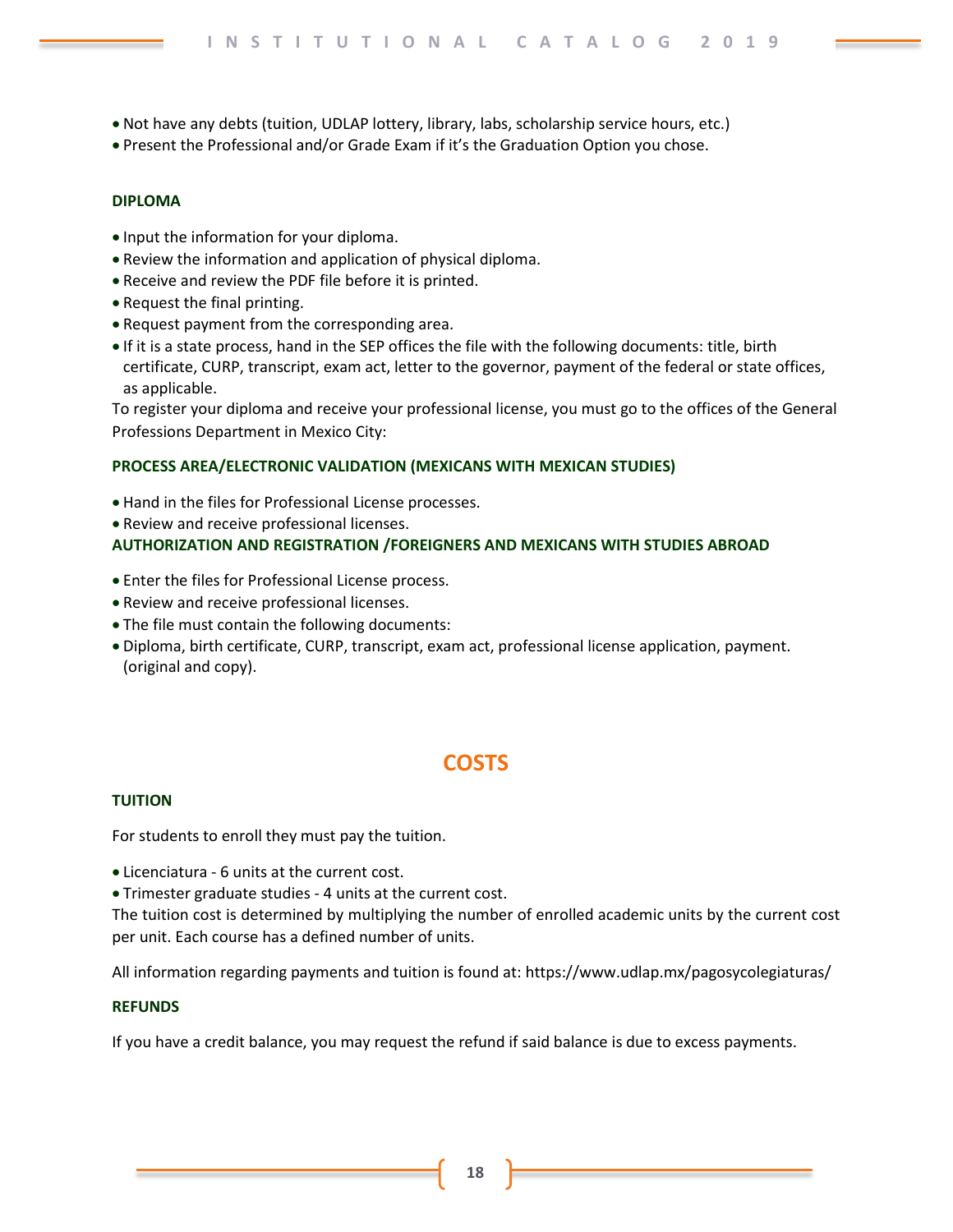For refunds you must go to Unicaja in the Treasury Department, located in building 1 office 109 to deliver the necessary documentation in the dates established in: https://www.udlap.mx/pagosycolegiaturas/reembolsos.aspx

The procedure is as follows:

- **1. Refund application, for which you must meet the following requirements:**
	- Letter to the Treasury Department that specifies the reason why there is a credit balance.
	- Request the application (only the shaded lines, also available at Unicaja).
	- Copy of official identification (Credencial de Elector or passport), present original for comparison.
	- For refunds greater than \$20,000.00 pesos, you must present a letter of authorization from the parent or guardian who is registered in School Services, copy of their identification and contact information.
	- For refunds greater than \$100,000 pesos, you must present a letter of resource provenance.
	- If the student cannot do this process personally, the person who represents them must have a simple proxy letter and copy of identifications of both parties.

## **2. Refunds.**

- Once your refund has been authorized and after 15 working days at most, you may go to the cashier located in building I, office 109, from 8:00 to 13:00 and 15:00 to 16:00.
- If your refund is less than the equivalent of one unit at the current fee, it will be given in cash. Please bring your official ID.
- Amounts larger than the amount stated above will be issued a cashier's check, which means you must deposit it in your account.
- If you cannot go personally for your refund, you may request direct deposit, sending a copy of your account statement that includes the account number under your name.
- If the refund is due to application of study units (UDES) or future student units (UFES), the refund will have a 10% administration fee.
- If the refund is due to scholarships, education credits or lottery incentives, it will not apply.

## **WITHDRAWING FROM UDLAP**

In case of temporary or definitive withdrawal from UDLAP, the student must cover the total tuition cost of the enrolled period, unless the withdrawal is in the times specified below. The withdrawal procedure must be done in the Student Community Attention. Center

The number of days to calculate the waiver considers the first official day of classes of the academic period, and the date the process is started in the Center of Student Community Attention.

## **SEMESTER TERM**

| From the $1^{st}$ to the $5^{th}$ day of classes                | 100% Waiver |
|-----------------------------------------------------------------|-------------|
| From the 6 <sup>th</sup> to the 10 <sup>th</sup> day of classes | 70% Waiver  |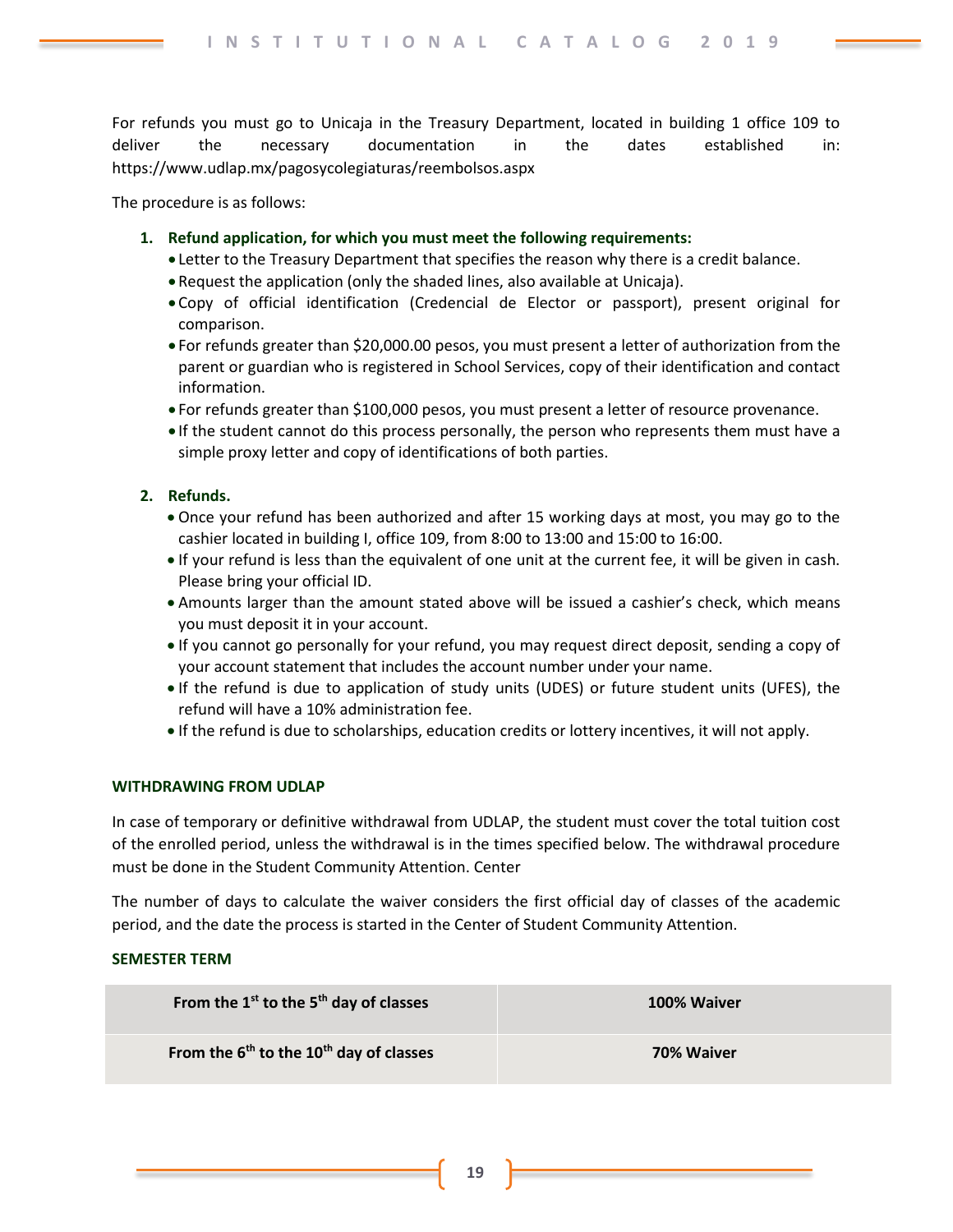| From the $11th$ to the $14th$ day of classes | 40% Waiver |
|----------------------------------------------|------------|
| After the 15 <sup>th</sup> day of classes    | 0% Waiver  |

## **TRIMESTER OR SUMMER**

| From the $1^{st}$ to the $2^{nd}$ day of classes | 100% Waiver |
|--------------------------------------------------|-------------|
| From the $3^{rd}$ to the $5^{th}$ day of classes | 70% Waiver  |
| From the $6th$ to the $7th$ day of classes       | 40% Waiver  |
| From the 8 <sup>th</sup> day of classes          | 0% Waiver   |

*\* Applicable only for tuition.*

*\* New students must meet the current regulations.*

# **Regulations**

At the University of the Americas Puebla Foundation, we have policies, regulations and procedures that any member of the UDLAP Community must observe to create an environment of healthy coexistence, respect and collaboration to benefit personal and professional growth, in congruence with the institutional mission.

Students at Fundación Universidad de las Américas Puebla have the obligation to direct in their actions with responsibility in the achievement of a comprehensive training and academic excellence.

Student regulations:<https://www.udlap.mx/serviciosescolares/normatividad.aspx>

# **ALUMNI COMMUNITY**

The Alumni Department's objective is outreach with the largest UDLAP community, which are its over 30,000 alumni. They are fundamental, as they represent the university in the work force. They also support the creation of new spaces in professional and social fields, that contribute to the positioning of Universidad de las Américas Puebla.

The Office of Alumni Outreach works with other UDLAP areas to receive suggestions from alumni and the public. We are focused on providing a service to all graduates, from licenciatura and graduate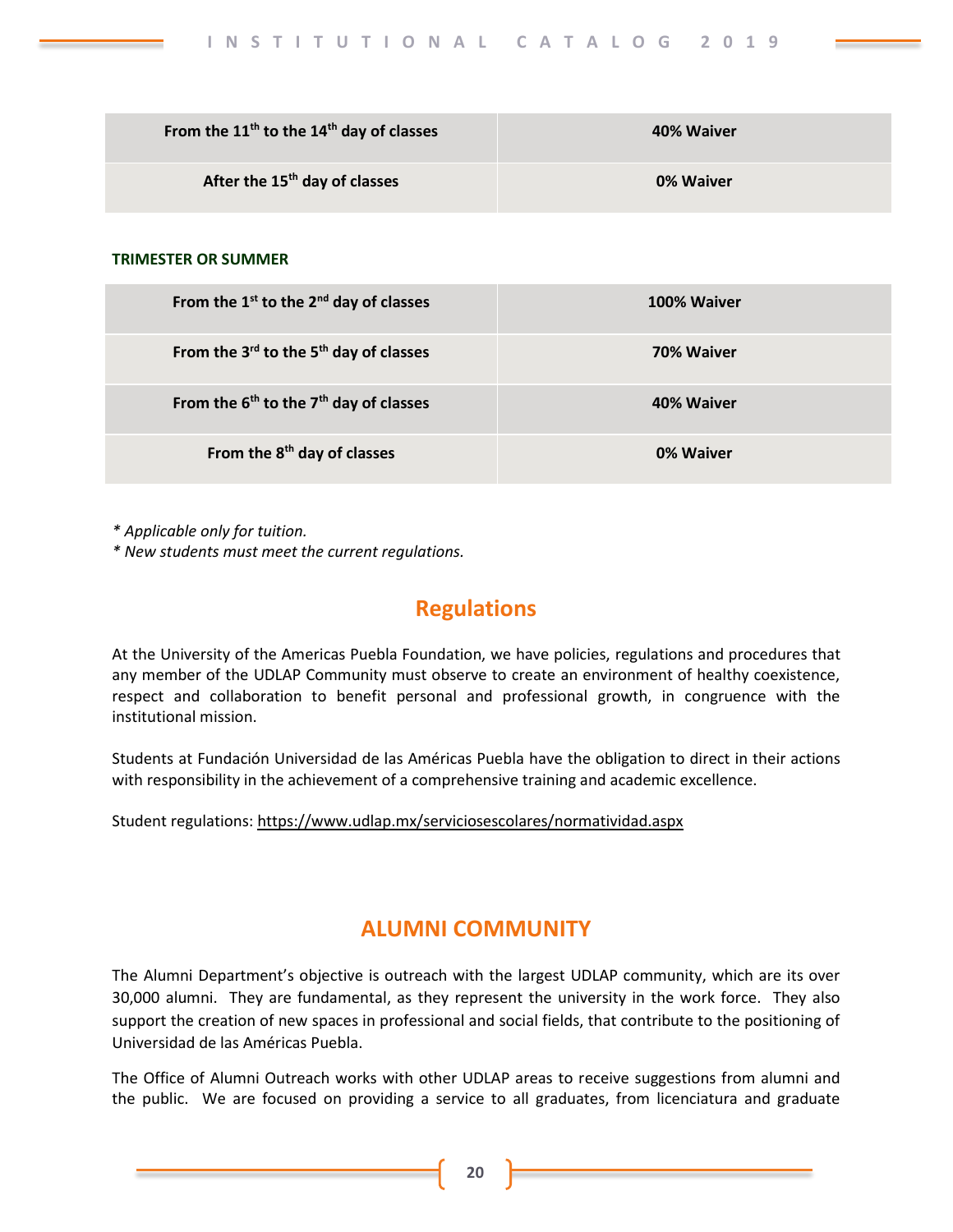studies. We want to strengthen, consolidate and stimulate relations with UDLAP graduates, while we promote their integration and sense of belonging, to promote their personal and professional development.

We let them know the benefits of being UDLAP alumni and maintain and consolidate a graduateinstitution link. We keep their information regarding workplace and activities updated, promoting their participation in events or inviting them to publish a research article in Contexto or current interest articles in (Visión ExaUDLAP).

## **VISIÓN EXAUDLAP MAGAZINE**

A university's prestige comes from its alumni. It is they who, through their actions, reflect the result of work and effort. Being a graduate from Universidad de las Américas Puebla, you acquire the commitment to strengthen what for generations has understanded the university: graduates with critical thinking who can face problems and compete in a global environment. Bringing our graduates closer to their alma mater and building a community requires efforts from everyone. Being exaudlap means being an active part of the university community. Having our graduates close strengthens us and contributes to consolidating our university and thus transform the country.

UDLAP will continue working on making our alma mater a center of integral development, shaping young people's future and educating critical individuals who benefit the immediate social context.

We reiterate our interest in keeping you close to your alma mater and invite you to participate in the different outreach spaces we have. We thank you for your enthusiastic participation in making this magazine possible, and for allowing us to share with you the achievements, successes and challenges of the alumni community.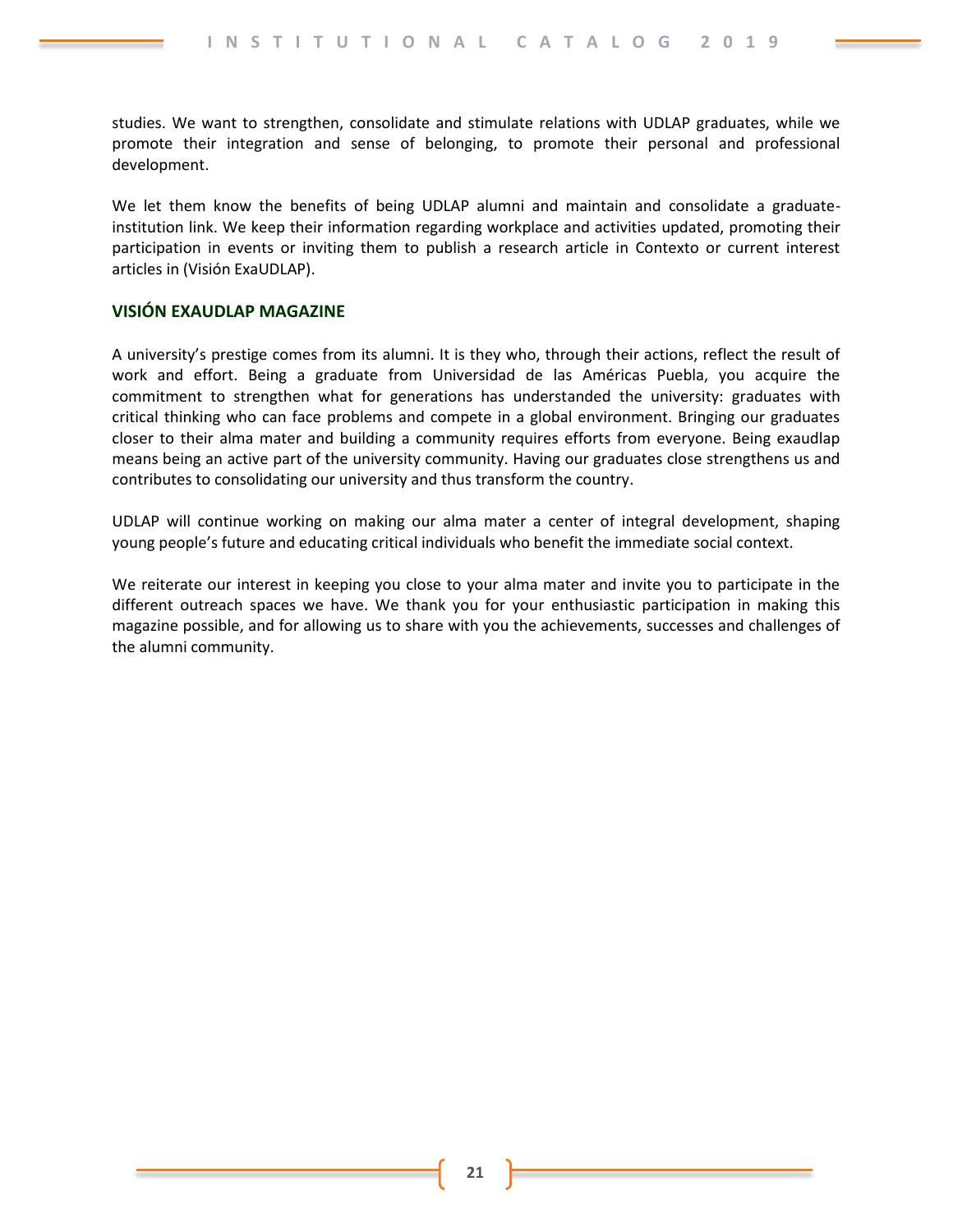# EDUCATIONAL OFFER **2019**

**U N I V E R S I D A D D E L A S A M E R I C A S P U E B L A**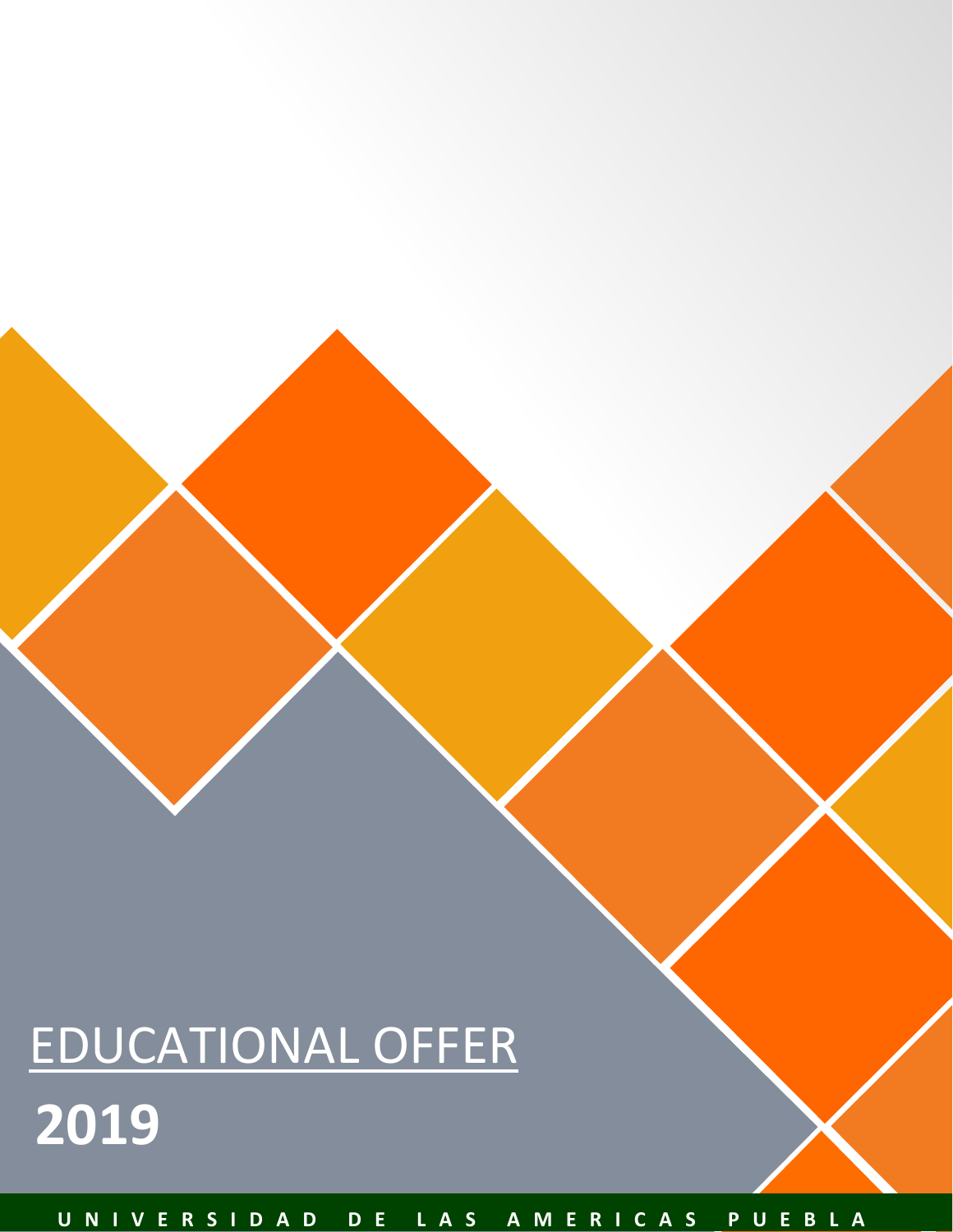# **DOCTORATE IN EDUCATIONAL INNOVATION**

#### **DIE5011 RESEARCH EPISTEMOLOGY**

Delve into the various epistemological social science trends to analyze and assume a critical stance on the theoretical and philosophical perspectives that characterize the production of knowledge in social science and its relationship and interconnection with socio-educational research.

#### **DIE5021 EDUCATIONAL RESEARCH QUANTITATIVE METHODS**

Apply the concepts and procedures to determine the validity and reliability of measurement instruments according to the problem posed, selecting a relevant research method to understand the importance of using quantitative paradigms in the development of educational research.

#### **DIE5031 LEARNING THEORIES AND AFFECTIVE PROCESSES**

Develop an analytical posture to understand the development of the teaching-learning process in human beings, based on the main theories of learning, and thus know how affectivity impacts the educational process.

#### **DIE5041 EDUCATIONAL RESEARCH QUALITATIVE METHODS**

Apply concepts and procedures to design and carry out an educational research project with a qualitative approach, identifying a social phenomenon of interest, selecting a method and the appropriate qualitative techniques, interpreting the results and writing a research paper.

#### **DIE5051 CONTEMPORARY PEDAGOGIES**

Delve in the different global pedagogical foundations, by analyzing the current learning contexts and their relationship during the educational process, to propose solutions to contemporary educational practice problems.

#### **DIE5071 ICT IN EDUCATION**

Analyze the new technologies transfer models, to know their scope and limitations in relation to other scientific disciplines, to propose innovative instructional designs using information and communication technologies in an educational context.

#### **DIE5091 EDUCATIONAL INNOVATION PROCESSES**

Know the importance of educational innovation through history, to support research procedures and methodologies and design dissemination processes according to the different educational paradigms.

#### **DIE5061 RESEARCH SEMINAR I**

Recognize the sections that make up a scientific article, to understand the importance of research and dissemination, to have the parts that make up a preliminary research project.

## **DIE5081 RESEARCH SEMINAR II**

Know the characteristics that a preliminary research draft must have to be able to disseminate it orally (exhibition) or graphically (poster) basing its scientific research and thus obtain funding from a national or international organization.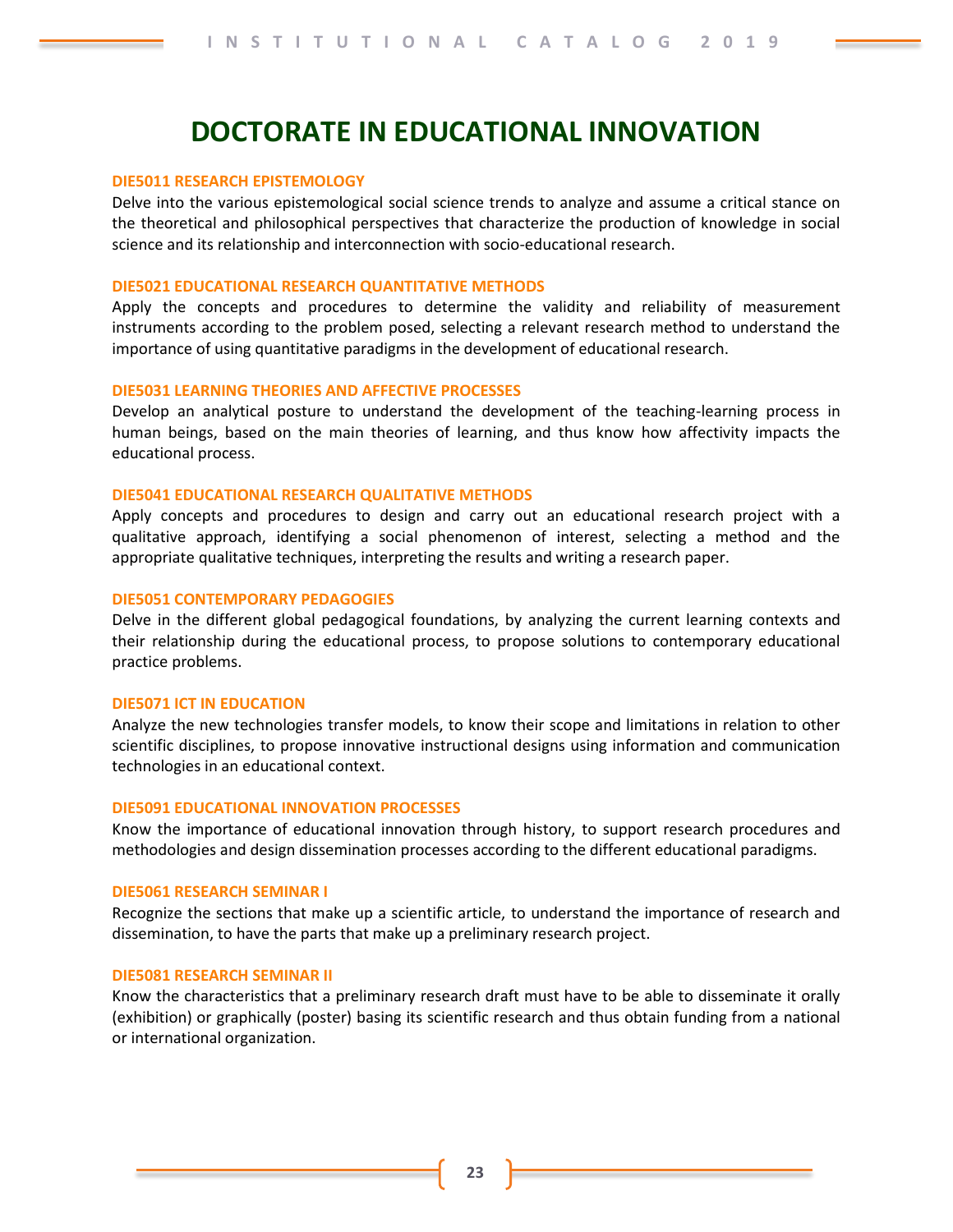#### **DIE5141 PREDOCTORAL EXAMINATION**

Discuss and support the information used and obtained in your pre-doctoral research project through a detailed, critical and in-depth analysis of the experimental design in the oral presentation to solve the challenges facing the area. Support possible solutions to solve educational problems through the use of appropriate methodologies and defend your pre-doctoral research project.

#### **DIE5101 THESIS I**

The doctoral student must carry out a conceptual and detailed analysis of a project that allows him to apply one of the areas of training, obtaining from it the required practical experience, relevant and of socio-educational impact to solve a problem in this area.

#### **DIE5111 THESIS II**

The doctoral student must conclude a conceptual and detailed analysis of a research project to apply two or more areas of the doctorate. They will physically carry out the project whose planning was drafted in the previous course (thesis I). During this process the student will design proposals to solve problems related to the field.

#### **DIE5121 THESIS III**

The doctoral professor must conclude the implementation of the research project, and its corresponding frameworks, whose planning was elaborated in the previous course (thesis II), so that the design is observed in direct relation to the selected research line and to the proposals that solve the analyzed problems.

#### **DIE5131 THESIS IV**

The doctoral students must conclude the implementation of the research project, and its corresponding frameworks, whose planning was elaborated in the previous course (thesis III), so that the design is observed in direct relation to the selected research line and to the proposals that solve the analyzed problems.

## **ELECTIVES 1 AND 2**

#### **DIE5201 ADMINISTRATION AND LEADERSHIP FOR EDUCATIONAL QUALITY**

Know different quality models and reflect on their impacts on the administration of educational institutions, identifying the strengths and weaknesses in the different power and leadership styles, to propose improvements in the labor structures of the academic organization.

#### **DIE5211 DEVELOPMENT OF THINKING SKILLS**

Understand the process of human cognition from a biological, social and cultural perspective, analyzing the main positions and models on the development of thinking skills to apply it in instructional educational proposals.

#### **DIE5221 DISTANCE EDUCATION**

Select appropriate methods and strategies to develop distance and online learning experiences, based on the precepts of educational theory and curriculum design, to organize virtual teaching experiences with the support of ICT.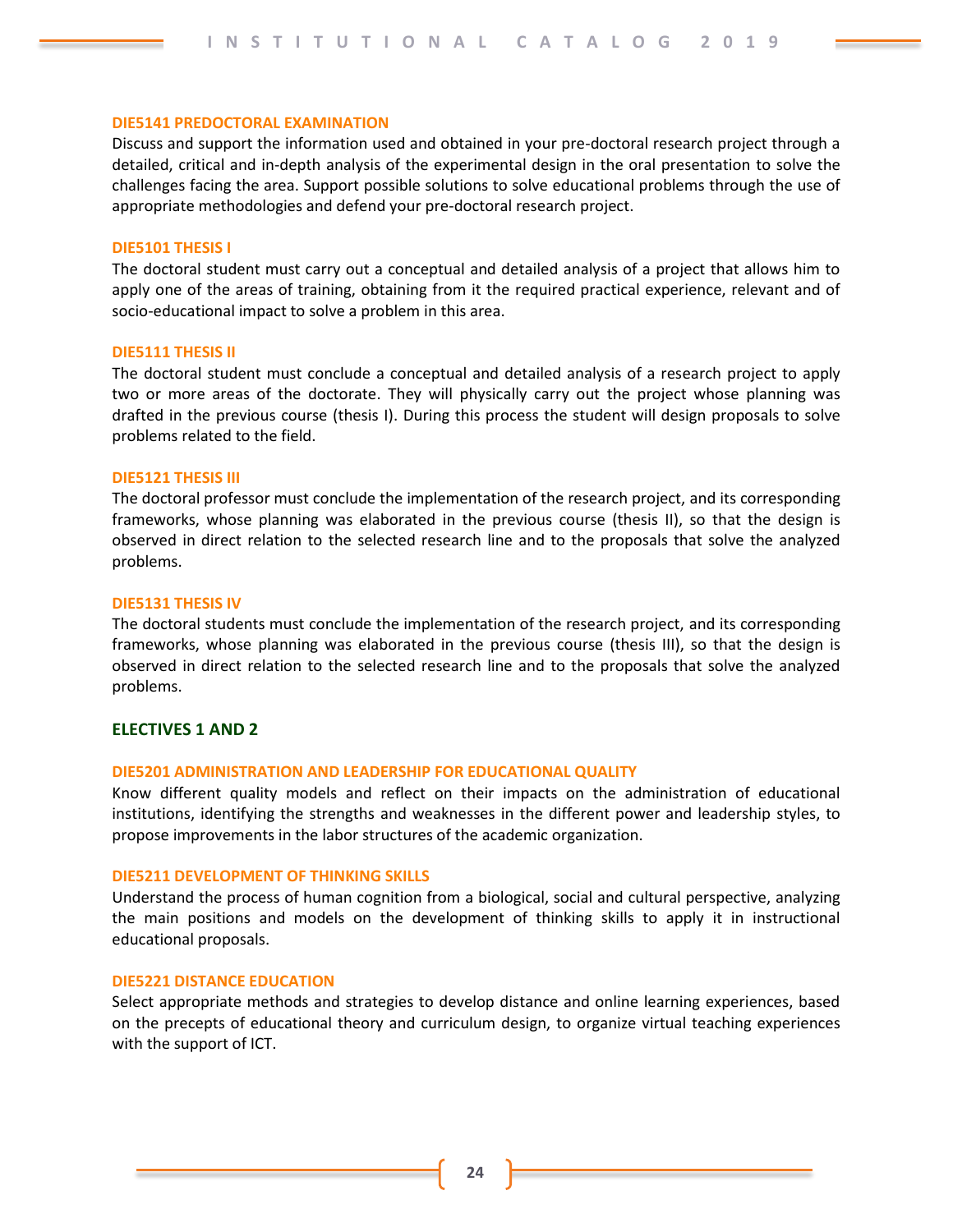#### **DIE5231 APPROACHES AND EVALUATION OF SOCIAL PROGRAMS**

Formulate criteria to evaluate the quality of the individual and collective learning processes of social programs, considering their various theoretical-methodological approaches to design guidelines to evaluate the learning used in NGOs and government programs.

#### **DIE5241 EDUCATIONAL MODALITIES AND TRENDS**

Identify the educational subsystems and their respective modalities with the intention of understanding the premises of social development and the reforms in Mexico and Latin America to consolidate regional and local development and the functionality of educational systems.

#### **DIE5251 NEW DIGITAL LITERACY**

Identify the new digital literacy in the context of the information society from the analysis of their impact on formal and non-formal education to identify the competencies related to multi-literacy for classroom application.

# **LICENCIATURA IN DATA SCIENCE**

#### **LIS1012 ALGORITHMS AND PROGRAMMING**

Apply algorithmic thinking using control structures in the denotation of sequences, conditions, cycles, and appropriate data structures to develop solutions that can be implemented in a programming language.

#### **LEX0112 FOREIGN LANGUAGE I**

Express known and/or new information orally and in writing using vocabulary and appropriate structures to communicate with language speakers in everyday and academic situations.

#### **MAT1012 UNIVERSITY MATH**

Learn algebraic language to interpret and use mathematical expressions, including their corresponding graphics, to formulate and solve problems**.**

#### **INF0012 INFORMATION TECHNOLOGIES IN THE CONSTRUCTION OF KNOWLEDGE\***

Understand relevant information using Information and Communication Technologies (ICT) to document an economic, political, cultural and/or social problem.

#### **MAT1062 ABSTRACT ALGEBRA**

Establish solid math foundations, through demonstrations and use of mathematical properties, to model applied sciences phenomena.

#### **ESP0012 ACADEMIC REASONING\***

Express academic arguments orally and in writing within your discipline by developing and presenting persuasive speeches, using the rudiments of communication to interact effectively in a specific academic context.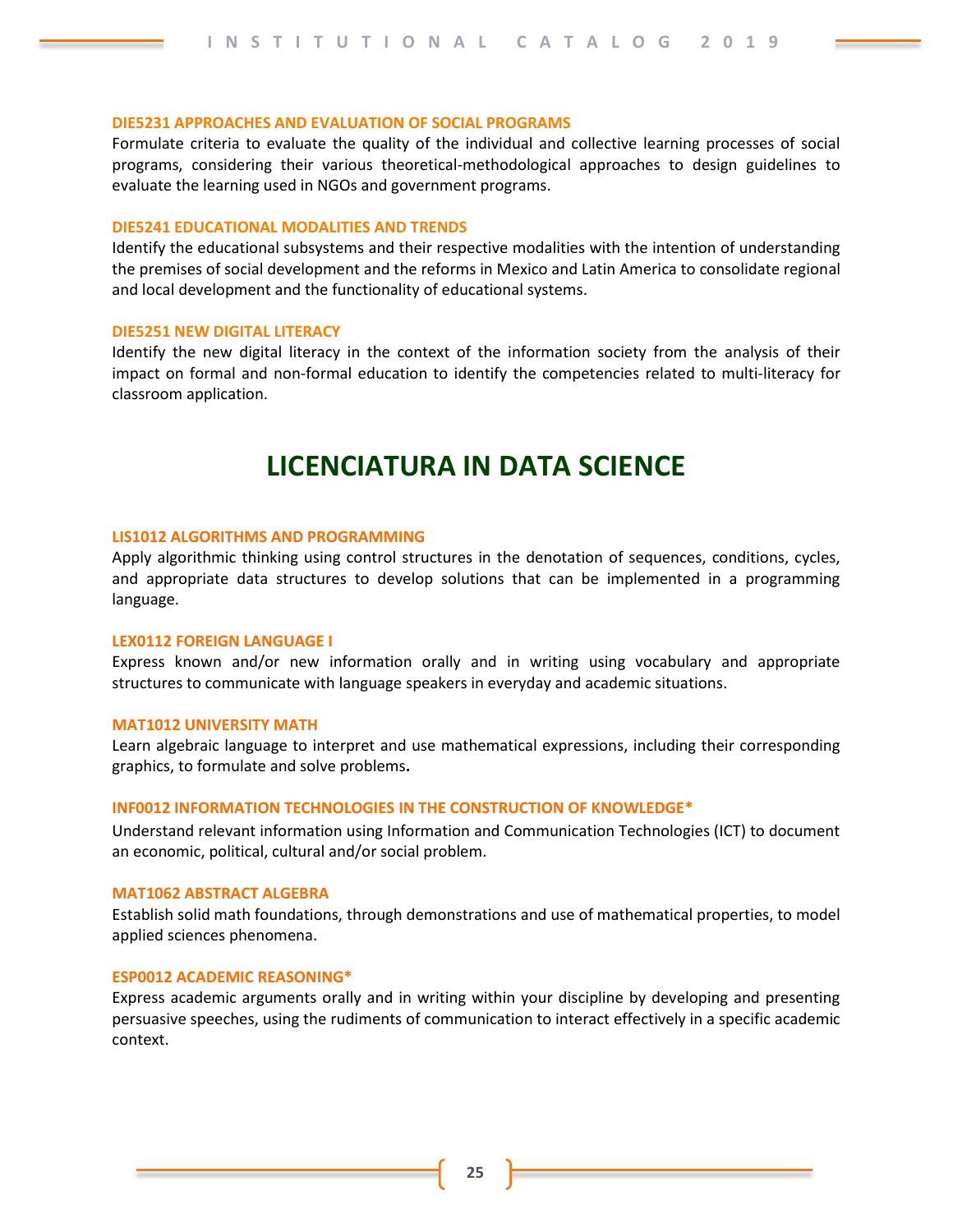#### **MAT1022 CALCULUS I**

Apply derivative and integral functions of a variable to solve engineering, finance, management and science problems by modeling the speed of change of its indicators.

#### **MAT1042 ANALYTICAL GEOMETRY**

Apply conics and basic mathematical concepts, using their algebraic properties with a vector approach, to model relevant indicators in your area of expertise.

#### **LEX0122 FOREIGN LANGUAGE II \***

Express known and/or new information orally and in writing using vocabulary and appropriate structures to communicate with language speakers in everyday and academic situations.

#### **LIS1022 OBJECT-ORIENTED PROGRAMMING**

Describe the object-oriented paradigm using UNIFIED MODELING LANGUAGE (UML) notation and the Java programming language to implement an application's requirements.

#### **LDS1011 DISCRETE ANALYSIS**

Establish the principles and characteristics of discrete mathematics techniques by using logic and discrete mathematical reasoning to solve problems.

## **MAT2012 CALCULUS II**

Apply directional derivatives and multiple integrals of variable functions through the modeling of the rate of change of their indicators to solve engineering, finance and science problems.

#### **ESP0022 ACADEMIC WRITING \***

Develop academic articles of your discipline through the administration of specialized information and the application of academic and scientific conventions, for the dissemination of academic and scientific knowledge.

#### **LIS2032 DATA STRUCTURES**

Identify the characteristics, advantages and disadvantages of existing algorithms in the management of the main data structures through their implementation and analysis to develop solutions that contribute to the construction of complex computer systems.

#### **EX0132 FOREIGN LANGUAGE III \***

Express known and/or new information orally and in writing using vocabulary and appropriate structures to communicate with language speakers in everyday and academic situations.

#### **LAT2012 STOCHASTIC MODELS I**

Apply probability techniques through different univariate models to calculate probabilities and expected values in real problems that contribute to decision-making.

#### **LAT2022 MATRIX THEORY**

Apply vector spaces, matrix theory and linear transformations to solve various world phenomena problems and to model and use matrix theory in your discipline through the use of technological resources.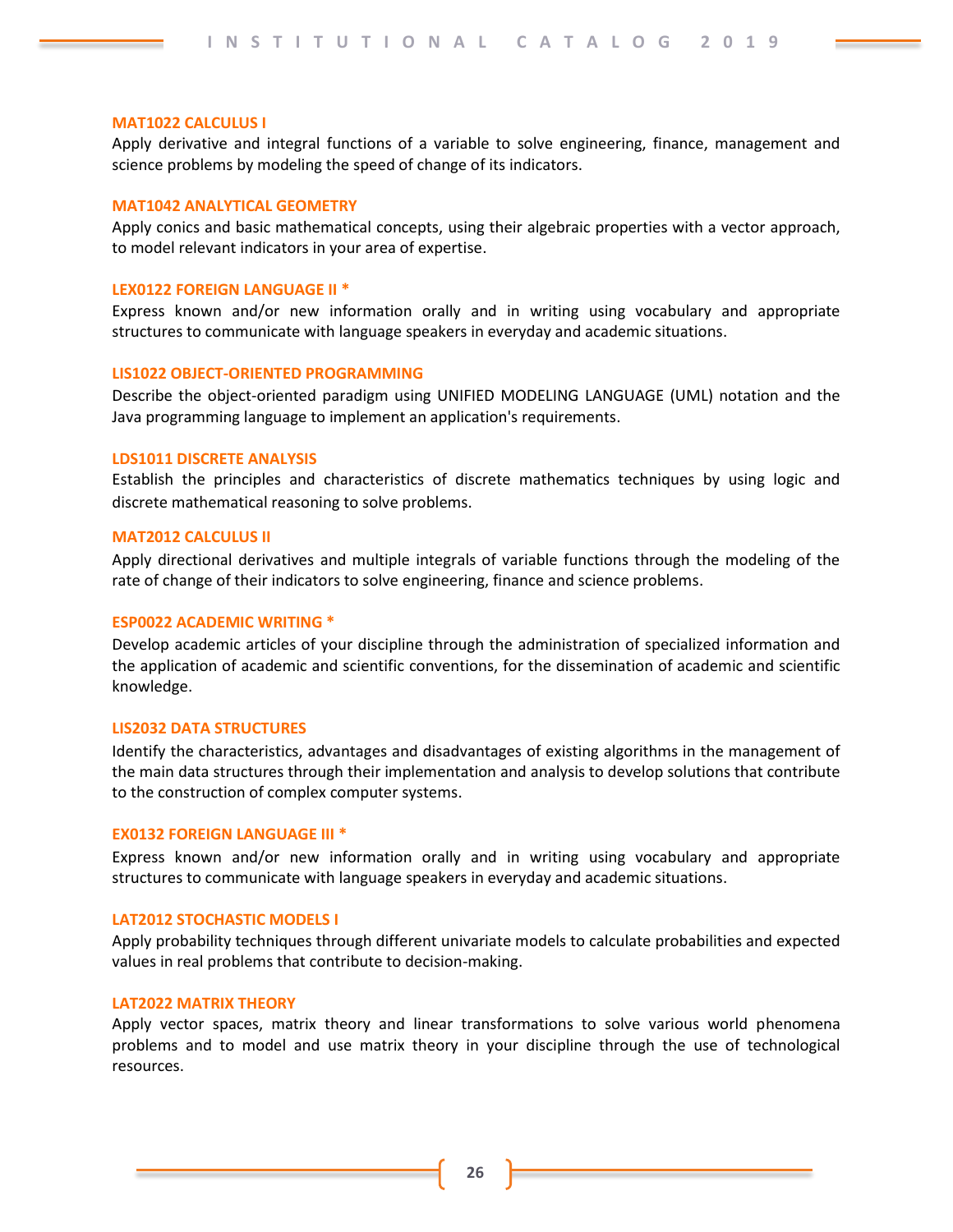#### **MAT2042 MATHEMATICAL ANALYSIS I**

Apply the derivative and integral functions of a variable to solve engineering, finance, and science problems using the multiplier method, to develop solutions to optimization problems.

#### **LIS2082 DATABASES**

Develop database applications, representing your information without inconsistencies or anomalies with the relational data model to organize storage and later access in a fast and structured way.

#### **MAT2052 ORDINARY DIFFERENTIAL EQUATIONS**

Apply different solutions techniques to differential equations using the existing classic ordinary differential equations methodologies to apply them in practical problems.

#### **LIS2012 DISCRETE MATHEMATICS**

Identify the appropriate design technique in problem solving through the asymptotic analysis of an algorithm to develop efficient solutions.

#### **LAT2062 STOCHASTIC MODELS II**

Apply probability techniques by developing different multivariate models to calculate probabilities and expected values in real problems that contribute to decision-making.

#### **MAT3012 MATHEMATICAL ANALYSIS II**

Apply line and multiple integrals of variable functions through the infinite sums modeling their indicators to develop solutions to physics, finance and science problems.

#### **LFA3082 NUMERICAL ANALYSIS**

Develop programming language codes using the principles of algebra and calculus to analyze nonlinear, algebraic and differential equations systems.

#### **LAT3012 INFERENCE METHODS I**

Apply various methodologies to estimate interest parameters that contribute to decision-making, developing descriptive statistics, point estimation and interval estimation methods.

#### **LDS1021 DATA MINING**

Apply the principles of data mining by developing specific analysis models to establish the appropriate information extraction method to ensure efficient decision-making.

#### **LAT3022 STOCHASTIC MODELS III**

Apply probability techniques and stochastic processes by developing different models of probability and stochastic processes to calculate probabilities and expected values in real problems, thus contributing to decision making.

#### **LDS1031 PROFESSIONAL PRACTICE 1**

Apply the knowledge acquired during the licenciatura in data science in professional environments by applying theories and methodologies in the analysis, diagnosis, planning, evaluation and decisionmaking processes to provide solutions of problems of the profession.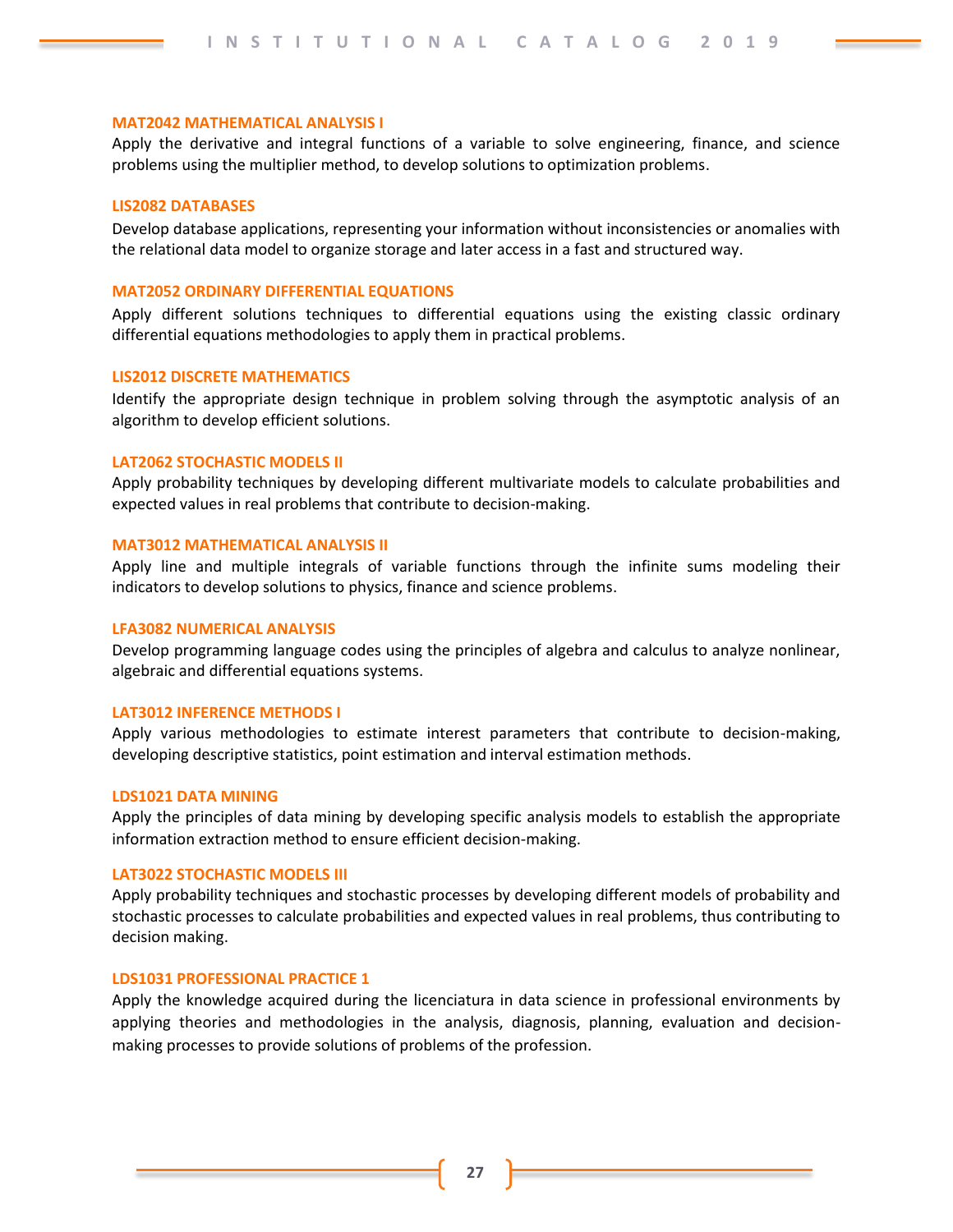#### **LDS1041 TOPOLOGICAL DATA ANALYSIS**

Apply data topology concepts by using homology features for data analysis and problem solving in the field of data science.

#### **LEC3092 ECONOMETRICS I**

Learn statistical tools using specialized computer packages and databases to quantitatively analyze economic phenomena.

#### **LIS3082 ARTIFICIAL INTELLIGENCE**

Design applications using artificial intelligence search techniques, deductive databases and genetic algorithms to build intelligent software based on automatic reasoning and oriented to optimization.

#### **LAT3062 INFERENCE METHODS II**

Apply various statistical methodologies, developing different tests of parametric and nonparametric hypotheses to understand the parameters of interest of a population that contribute to decision-making in different actuarial science areas.

#### **LDS1051 PATTERN RECOGNITION**

Examine the main pattern recognition techniques by analyzing the development of methods and classifiers for optimal selection in image analysis, audio and speech recognition, data mining, data retrieval and bio-computing.

#### **LII2042 OPTIMIZATION TECHNIQUES AND THEORY**

Analyze practical problems by applying mathematical programming models and methods, to develop optimal solutions to support decision-making.

#### **LDS1071 MACHINE LEARNING**

Identify the concepts of supervised and unsupervised machine learning by implementing and analyzing algorithms to develop solutions to specific recent problems.

#### **LEC4032 ECONOMETRICS II**

Analyze statistical tools through the database in the form of time series to distinguish economic and financial phenomena.

## **LDS1091 PROFESSIONAL PRACTICE 2**

Evaluate problems and situations in the profession by applying the knowledge acquired during the studies in data science to design proposals for solutions to real problems.

#### **LDS1101 CONCURRENT SCHEDULING**

Understand the main programming characteristics by comparing parallel and concurrent processing algorithms for data analysis in complex cases.

#### **LDS1081 NEURAL NETWORKS**

Apply neural network techniques and theory through the interface between modern technology and the human brain to solve varied problems in data science, statistics and computing.

#### **LDS1061 SELECT TOPICS 1**

Analyze cutting-edge topics in data analysis using multivariate methods by applying specialized techniques and methodologies to apply statistical concepts that involve many variables.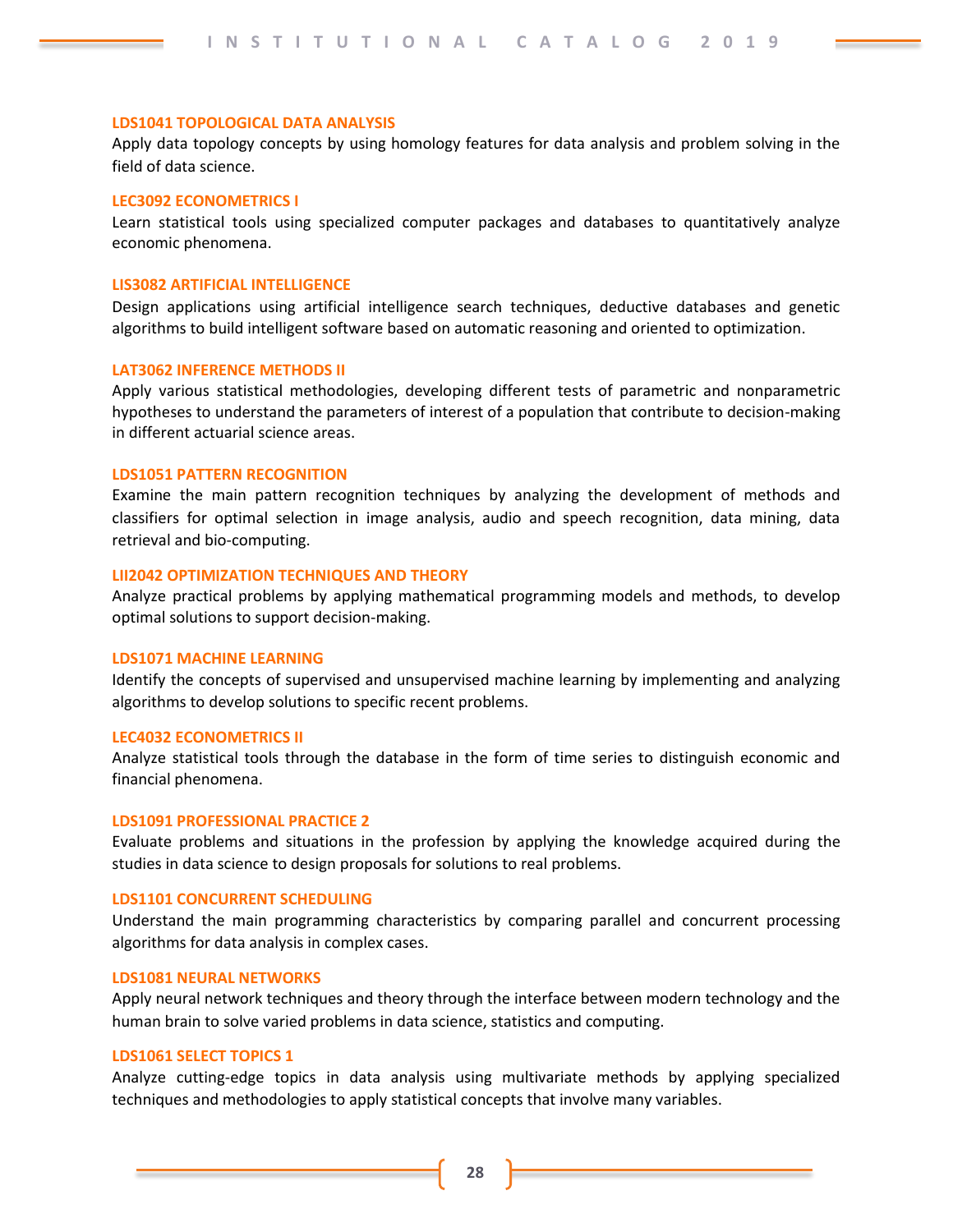#### **LIS4102 CLOUD COMPUTING AND BIG DATA**

Identify the design and implementation concepts of "big data" systems by analyzing existing successful systems to develop solutions to specific recent problems.

#### **LAT4052 ADVANCED OPTIMIZATION**

Analyze practical application problems through the application of mixed integer programming models and methods, to develop solutions that support decision-making processes where it is necessary to select an optimal alternative with respect to a specific objective.

#### **LDS1111 SELECT TOPICS 2**

Examine cutting-edge topics in the area of statistical learning by analyzing theories and using specialized models, to identify the applications of data science in new technology models.

#### **LDS1121 SELECT TOPICS 3**

Examine current issues in computer security in data science by using models and application analysis to effectively select data protectionstrategies.

## **LDS1131 DATA VISUALIZATION**

Apply the techniques of visualization and presentation of information through the analysis of case studies to develop mechanisms for the presentation and effective communication of information.

#### **GENERAL ART ELECTIVE\***

#### • **ART0022 ART AND CULTURE OF THE AMERICAS**

Identify sociocultural development in the Americas through their artistic expressions to establish an active dialogue with this past and its identity context.

#### • **ART0012 ART, HISTORY AND CULTURE**

Identify how human beings define reality and express it for themselves and the world from the emergence of Western modernity, by explaining the reciprocal relationship between art, history and culture to critically argue artistic representation and expression topics.

## **GENERAL MATH ELECTIVE\***

#### • **MAT0012 MATH FOR THINKING**

Apply various approaches to mathematical thinking by modeling and analyzing hypothetical and real-world phenomena, to design solutions to problems related to your studies and your physical environment.

## • **MAT0022 MATH AND CULTURE**

Develop a project that integrates math with any of the expressions of culture, by modeling phenomena or indicators to make decisions that benefit society.